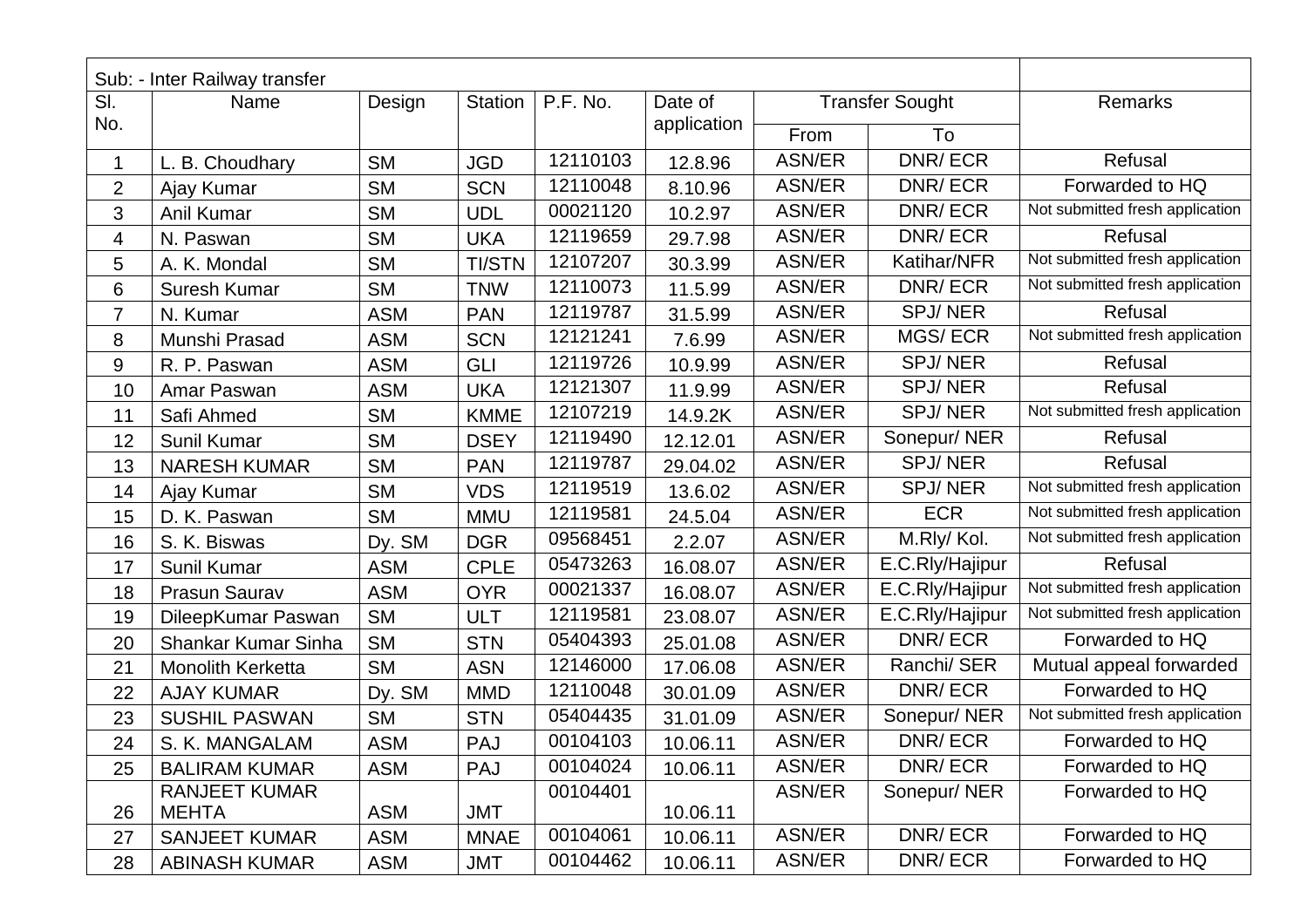|    | <b>OM PRAKASH</b>       |                        |             | 00098838 |          | ASN/ER        | DNR/ECR        | Forwarded to HQ                 |
|----|-------------------------|------------------------|-------------|----------|----------|---------------|----------------|---------------------------------|
| 29 | <b>KUMAR</b>            | <b>ASM</b>             | <b>KNRI</b> |          | 25.07.11 |               |                |                                 |
| 30 | <b>BHUSHAN KUMAR</b>    | <b>ASM</b>             | <b>SLS</b>  | 00104449 | 25.07.11 | <b>ASN/ER</b> | DNR/ECR        | Forwarded to HQ                 |
| 31 | D. K. PANKAJ            | <b>ASM</b>             | <b>RNPR</b> | 00098814 | 29.08.11 | <b>ASN/ER</b> | DNR/ECR        | Forwarded to HQ                 |
| 32 | DHARMATMA RAM           | <b>ASM</b>             | <b>KJME</b> | 00067660 | 02.09.11 | <b>ASN/ER</b> | DNR/ECR        | Forwarded to HQ                 |
| 33 | <b>AJAY KUMAR</b>       | <b>ASM</b>             | <b>MNAE</b> | 00104048 | 06.09.11 | ASN/ER        | DNR/ECR        | Forwarded to HQ                 |
| 34 | <b>BLACIUS XAXA</b>     | <b>SM</b>              | <b>KJME</b> | 00006348 | 27.12.11 | <b>ASN/ER</b> | Ranchi/ SER    | Forwarded to HQ                 |
| 35 | <b>ARUN KUMAR SINHA</b> | <b>ASM</b>             | <b>LHB</b>  | 00108297 | 05.01.12 | <b>ASN/ER</b> | DELHI/N.RLY.   | Forwarded to HQ                 |
| 36 | <b>BINAY KUMAR</b>      | Dy. SM                 | <b>STL</b>  | 12119544 | 28.02.12 | <b>ASN/ER</b> | DNR/ECR        | Forwarded to HQ                 |
| 37 | <b>DEEPAK KUMAR</b>     | <b>ASM</b>             | <b>JMT</b>  | 00046000 | 29.02.12 | <b>ASN/ER</b> | <b>DNR/ECR</b> | Forwarded to HQ                 |
| 38 | <b>RAVI SHEKHAR</b>     | <b>SM</b>              | <b>TTN</b>  | 00018545 | 04.10.12 | <b>ASN/ER</b> | DNR/ECR        | Forwarded to HQ                 |
| 39 | <b>VIKASH KUMAR</b>     | <b>ASM</b>             | <b>DGR</b>  | 00098711 | 17.10.12 | ASN/ER        | <b>SPJ/ECR</b> | Forwarded to HQ                 |
|    | <b>BIMLESH KUMAR</b>    |                        |             | 00104760 |          | ASN/ER        | DNR/ECR        | Not submitted fresh application |
| 40 | <b>SINGH</b>            | <b>YM</b>              | <b>UDL</b>  |          | 25.10.12 |               |                |                                 |
| 41 | <b>NARESH PASWAN</b>    | <b>SM</b>              | <b>CAM</b>  | 12119659 | 08.11.12 | <b>ASN/ER</b> | DNR/ECR        | Refusal                         |
| 42 | <b>AJAY KUMAR</b>       | <b>SM</b>              | <b>GRD</b>  | 12119556 | 29.01.13 | <b>ASN/ER</b> | DNR/ECR        | Refusal                         |
| 43 | <b>MANISH KUMAR</b>     | <b>ASM</b>             | <b>JRW</b>  | 00117122 | 05.03.13 | <b>ASN/ER</b> | DNR/ECR        | Not completed 5yrs              |
| 44 | <b>MOHAN KUMAR</b>      | <b>SM</b>              | <b>MNAE</b> | NP000228 | 19.03.13 | <b>ASN/ER</b> | DNR/ECR        | Not submitted fresh application |
| 45 | <b>AJAY KUMAR</b>       | <b>ASM</b>             | <b>MNAE</b> | 00104048 | 29.04.13 | ASN/ER        | DNR/SPJ/ECR    | Forwarded to HQ                 |
| 46 | DHANANJAY KUMAR         | <b>ASM</b>             | <b>GRMA</b> | 00118692 | 05.06.13 | <b>ASN/ER</b> | <b>DNR/ECR</b> | Not completed 5yrs              |
| 47 | <b>AJAY KUMAR</b>       | <b>ASM</b>             | <b>SLS</b>  | 00104346 | 17.06.13 | <b>ASN/ER</b> | <b>DNR/ECR</b> | Forwarded to HQ                 |
|    | PUNAM PUSHPIKA          |                        |             | 12146213 |          | ASN/ER        | Ranchi/ SER    | Refusal                         |
| 48 | <b>BAGE</b>             | <b>SM</b>              | <b>ASN</b>  |          | 24.06.13 |               |                |                                 |
|    | <b>JAY SHANKAR</b>      |                        |             | 00100857 |          | ASN/ER        | <b>SPJ/ECR</b> | Forwarded to HQ                 |
| 49 | <b>KUMAR</b>            | <b>ASM</b>             | <b>MDP</b>  | 00117900 | 24.06.13 | <b>ASN/ER</b> | <b>DNR/ECR</b> |                                 |
| 50 | <b>ANJANI SINGH</b>     | <b>ASM</b>             | <b>STL</b>  |          | 26.08.13 |               |                | Not completed 5yrs              |
| 51 | <b>VIJAY KUMAR</b>      | <b>SM</b>              | <b>GHN</b>  | 06011020 | 10.09.13 | <b>ASN/ER</b> | <b>DNR/ECR</b> | Forwarded to HQ                 |
| 52 | <b>SATISH SUMAN</b>     | <b>SM</b>              | <b>PCR</b>  | 00098115 | 15.05.14 | ASN/ER        | <b>DNR/ECR</b> | Forwarded to HQ                 |
| 53 | <b>BHUSHAN KUMAR</b>    | <b>SM</b>              | <b>SLS</b>  | 00104449 | 05.08.14 | <b>ASN/ER</b> | <b>DNR/ECR</b> | Forwarded to HQ                 |
| 54 | <b>PRADEEP KUMAR</b>    | <b>ASM</b>             | <b>BSKH</b> | 00118850 | 08.08.14 | ASN/ER        | <b>DNR/ECR</b> | Not completed 5yrs              |
| 55 | <b>AMAR NATH</b>        | <b>SM</b>              | <b>JGD</b>  | 00100810 | 24.11.14 | <b>ASN/ER</b> | <b>DNR/ECR</b> | Forwarded to HQ                 |
| 56 | Ajay Kumar              | $\overline{\text{SM}}$ | <b>MMD</b>  | 12110048 | 25.11.14 | <b>ASN</b>    | <b>DNR</b>     | Forwarded to HQ                 |
| 57 | <b>KHUSHBU KUMARI</b>   | <b>ASM</b>             | <b>UDL</b>  | 00168701 | 21.01.15 | <b>ASN/ER</b> | <b>DNR/ECR</b> | Not completed 5yrs              |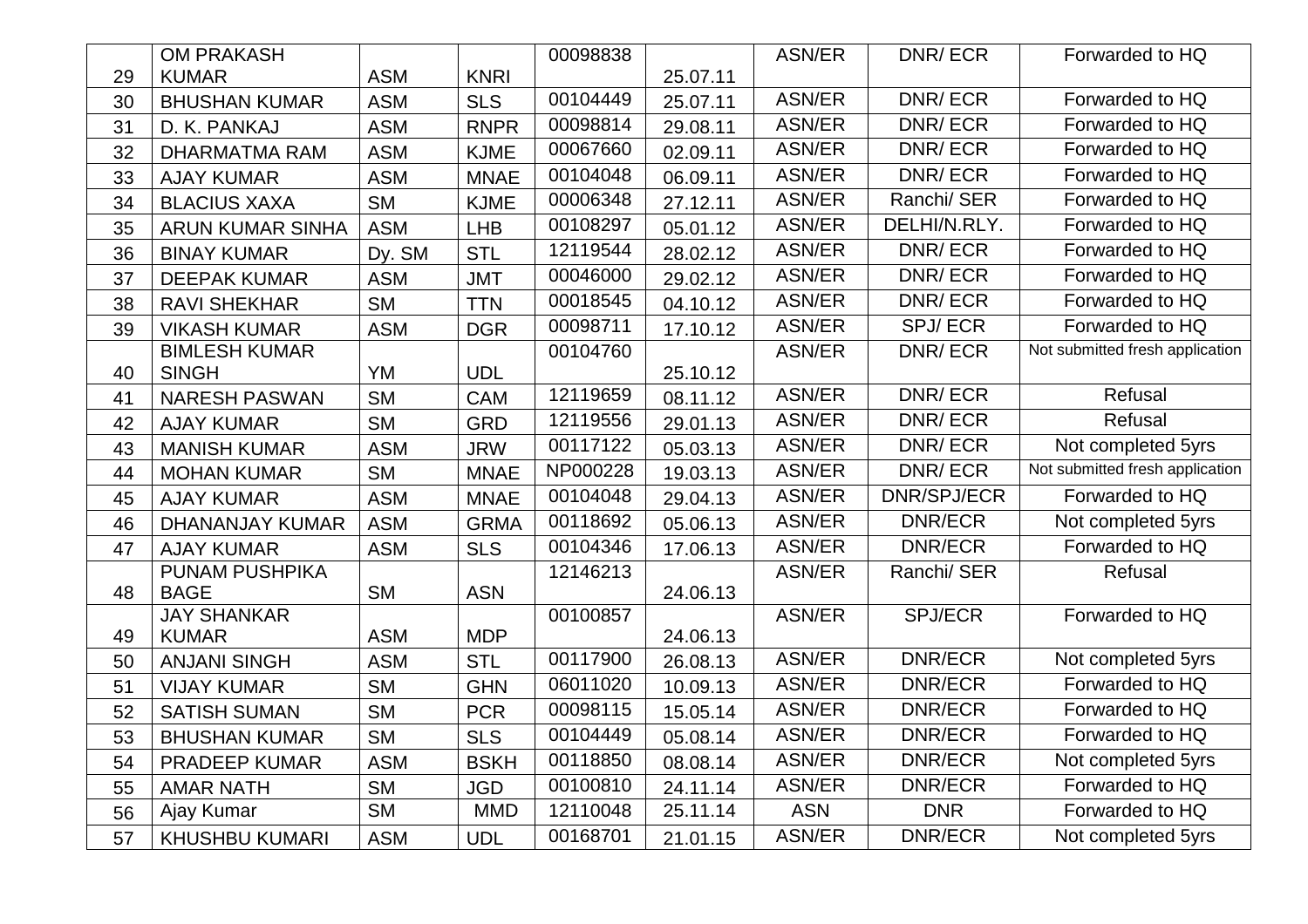|    | <b>SHYAM SUNDAR</b>     |            |             | P5242415 |          | <b>ASN/ER</b> | DNR/ECR        | Forwarded to HQ     |
|----|-------------------------|------------|-------------|----------|----------|---------------|----------------|---------------------|
| 58 | <b>SALONA</b>           | <b>SM</b>  | <b>RNPR</b> |          | 09.04.15 |               |                |                     |
|    | <b>OM PRAKASH</b>       |            |             |          |          | ASN/ER        | DNR/ECR        | Forwarded to HQ     |
| 59 | <b>KUMAR</b>            | <b>SM</b>  | <b>VDS</b>  | 00098838 | 26.06.15 |               |                |                     |
| 60 | <b>RAUSHAN KUMAR</b>    | <b>ASM</b> | <b>GRMA</b> | 00119544 | 28.12.15 | ASN/ER        | DNR/ECR        | Not completed 5yrs  |
| 61 | <b>NAVAL KISHOR ROY</b> | <b>SM</b>  | <b>VDS</b>  | 00104280 | 04.01.16 | ASN/ER        | <b>SEE/ECR</b> | Forwarded to HQ     |
| 62 | <b>KAUSHAL KISHOR</b>   | <b>SM</b>  | <b>JMT</b>  | P2006236 | 07.01.16 | ASN/ER        | <b>SPJ/ECR</b> | Forwarded to HQ     |
|    | <b>MUKESH KUMAR</b>     |            |             |          |          |               |                | Not completed 5yrs  |
| 63 | <b>THAKUR</b>           | <b>ASM</b> | GLI         | 00138952 |          |               |                |                     |
| 64 | <b>Uday Kumar</b>       | <b>SM</b>  | <b>DCOP</b> | 12121230 | 31.03.16 | <b>ASN/ER</b> | DNR/ECR        | Put up for approval |
| 65 | Om Prakash Sinha        | <b>SM</b>  | <b>SURI</b> | 00098826 | 05.08.16 | ASN/ER        | DNR/ECR        | Put up for approval |
| 66 | B.S. Ekka               | Dy. SM     | <b>PAN</b>  | 12112902 | 09.08.16 | ASN/ER        | Ranchi/ SER    | Put up for approval |

|                | Sub: - Inter Divisional transfer |            |                |          |             |            |                        |                                 |
|----------------|----------------------------------|------------|----------------|----------|-------------|------------|------------------------|---------------------------------|
| SI.            | Name                             | Design     | <b>Station</b> | P.F. No. | Date of     |            | <b>Transfer Sought</b> | <b>Remarks</b>                  |
| No.            |                                  |            |                |          | application | From<br>To |                        |                                 |
|                | <b>Harasit Roy</b>               | <b>SM</b>  | <b>ASN</b>     | 12107311 | 30.12.98    | <b>ASN</b> | <b>SDAH</b>            | Refusal                         |
| $\overline{2}$ | M.P. Singh                       | <b>ASM</b> | TI/UDL         | 12119593 | 19.6.99     | <b>ASN</b> | <b>MLDT</b>            | Not submitted fresh application |
| 3              | <b>Ritesh Kumar</b>              | <b>ASM</b> | <b>RBH</b>     | 0017368  | 08.01.16    | <b>ASN</b> | <b>MLDT</b>            | Forwarded to HQ                 |
| 4              | R. Mondal                        | <b>ASM</b> | <b>UDL</b>     | 09379642 | 26.01.16    | <b>ASN</b> | <b>SDAH</b>            | Forwarded to HQ                 |
| 5              | K. Kishor                        | <b>ASM</b> | <b>SCN</b>     | 11075247 | 29.10.02    | <b>ASN</b> | <b>MLDT</b>            | Not submitted fresh application |
| 6              | K. N. Mondal                     | <b>ASM</b> | <b>RNG</b>     | 11035262 | 29.10.02    | <b>ASN</b> | <b>MLDT</b>            | Refusal                         |
| $\overline{7}$ | A. K. BALA                       | DY.SM      | UDL            | 09567008 | 22.02.09    | <b>ASN</b> | <b>HWH</b>             | Not submitted fresh application |
| 8              | PRANABESH DUTTA                  | <b>ASM</b> | GLI            | 00173319 | 27.01.16    | <b>ASN</b> | <b>MLDT</b>            | Forwarded to HQ                 |
| 9              | <b>MRINMOY BISWAS</b>            | <b>ASM</b> | <b>GLU</b>     | 00173903 | 27.01.16    | <b>ASN</b> | <b>SDAH</b>            | Forwarded to HQ                 |
| 10             | <b>MUKESH KUMAR</b>              | <b>ASM</b> | <b>CPLE</b>    | 00174087 | 01.02.16    | <b>ASN</b> | <b>MLDT</b>            | Forwarded to HQ                 |
| 11             | <b>AVIK SENGUPTA</b>             | <b>ASM</b> | <b>CPLE</b>    | 12126056 | 22.02.16    | <b>ASN</b> | <b>HWH</b>             | Forwarded to HQ                 |
| 12             | Amit Kumar                       | <b>ASM</b> | <b>KNRI</b>    | 00173370 | 26.04.16    | <b>ASN</b> | <b>MLDT</b>            | Put up for approval             |
| 13             | Plaban Bhattacherjee             | <b>ASM</b> | <b>SURI</b>    | 00173472 | 27.05.16    | <b>ASN</b> | <b>MLDT</b>            | Put up for approval             |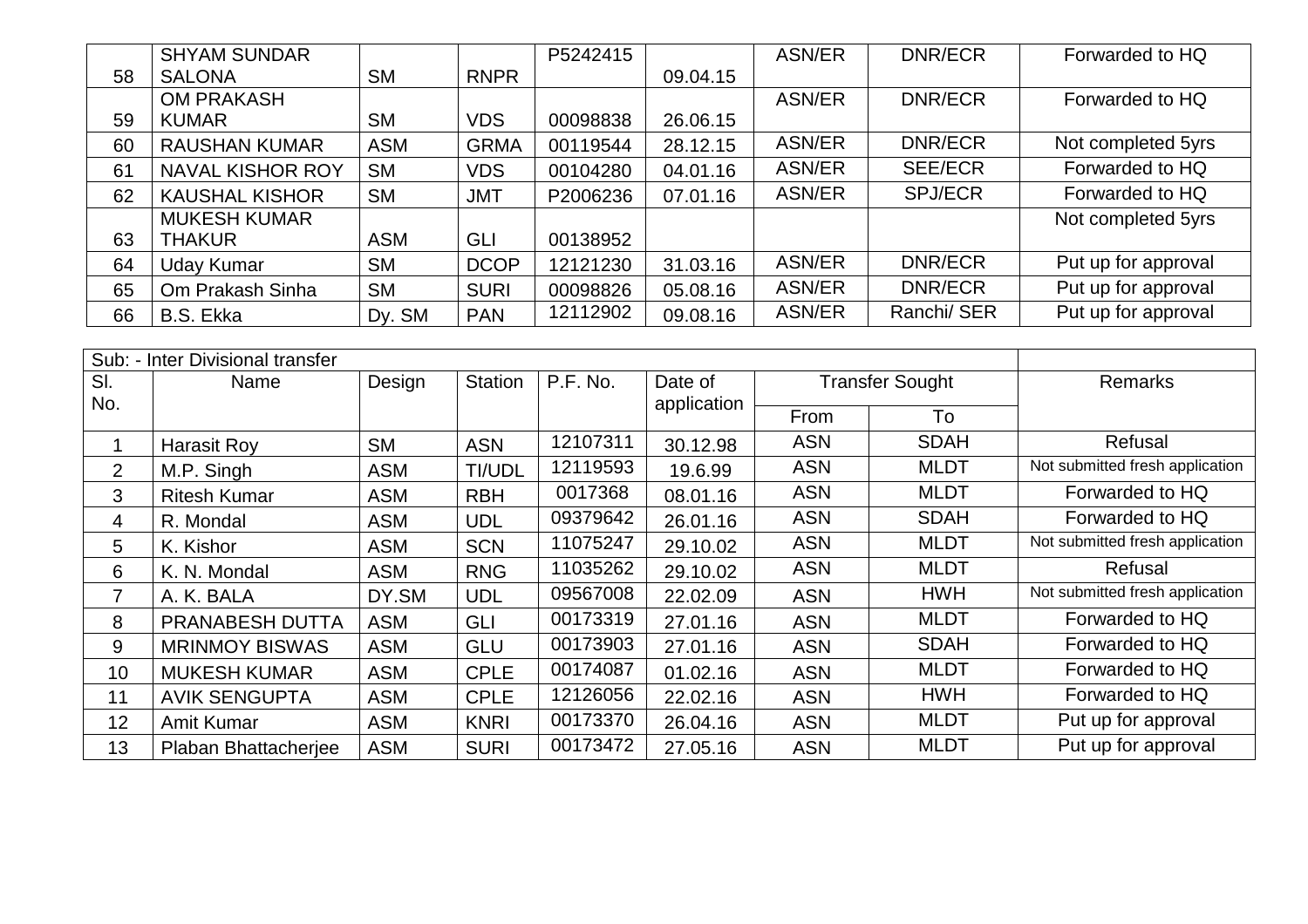|                  | Sub: Inter-Railway (Mutual Transfer) |                |            |                 |             |            |                  |                     |
|------------------|--------------------------------------|----------------|------------|-----------------|-------------|------------|------------------|---------------------|
| SI.              | Name                                 | <b>Remarks</b> |            |                 |             |            |                  |                     |
| No.              |                                      |                |            |                 | application | From       | To               |                     |
| $\overline{1}$ . | <b>Monolith Kerketta</b>             | <b>SM</b>      | <b>ASN</b> | 12146000        | 09.9.15     | <b>ASN</b> | RNC/S.E.Rly      | Forwarded to HQ     |
| 2.               | Devnarayan Yadav                     | <b>ASM</b>     | <b>GHN</b> | <b>NPS05404</b> | 30.11.15    | <b>ASN</b> | <b>BANGALORE</b> | Forwarded to HQ     |
| 3.               | Dheeraj Kumar                        | <b>ASM</b>     | <b>PAW</b> | 00173770        | 19.12.15    | <b>ASN</b> | <b>KATIHAR</b>   | Forwarded to HQ     |
| 4.               | Mahesh Kumar Barnwal                 | <b>ASM</b>     | <b>PAW</b> | 25086480        | 26.04.16    | <b>ASN</b> | RATLAM/WR        | Put up for approval |
| $\vert 5.$       | Jaydeep Misra                        | <b>ASM</b>     | <b>MMU</b> | 00168841        | 30.06.16    | <b>ASN</b> | <b>BSB/NER</b>   | Put up for approval |
| 6.               | Mrinal Kanti Adhikari                | SM             | GLI        | 00125398        | 27.05.16    | <b>ASN</b> | <b>SDAH/ER</b>   | Put up for approval |

|                  | Sub: Inter-Railway own request transfer on spouse ground. |            |                |          |             |            |                        |                 |
|------------------|-----------------------------------------------------------|------------|----------------|----------|-------------|------------|------------------------|-----------------|
| SI.              | Name                                                      | Design     | <b>Station</b> | P.F. No. | Date of     |            | <b>Transfer Sought</b> | <b>Remarks</b>  |
| No.              |                                                           |            |                |          | application | From       |                        |                 |
|                  | Blacius Xaxa                                              | <b>SM</b>  | <b>BBI</b>     | 00006348 | 27.12.11    | <b>ASN</b> | RNC/S.E.RIv            | Forwarded to HQ |
| $\overline{2}$ . | Dhanjay Kumar                                             | <b>ASM</b> | <b>GRMA</b>    | 00118692 | 05.06.13    | <b>ASN</b> | DNR/ECR                | Forwarded to HQ |
| $\cdot$ 3.       | <b>Bhushan Kumar</b>                                      | <b>SM</b>  | <b>SLS</b>     | 00104449 | 05.08.14    | <b>ASN</b> | DNR/ECR                | Forwarded to HQ |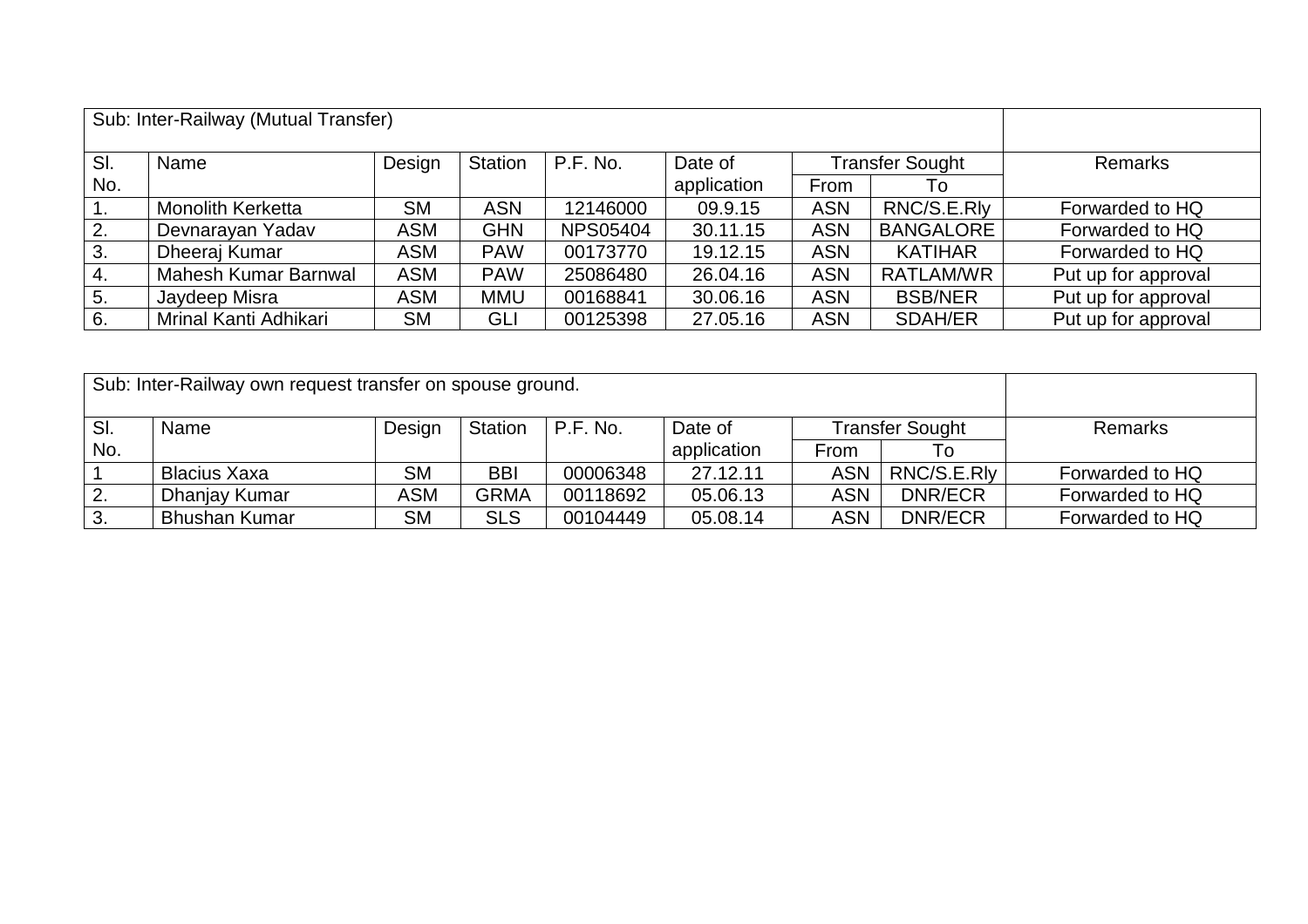|     | Sub: Intra-divisional              |           |                |          |             |             |                        |  |  |  |  |  |
|-----|------------------------------------|-----------|----------------|----------|-------------|-------------|------------------------|--|--|--|--|--|
|     | IN SCALE RS. 9300-34800+4600/-(GP) |           |                |          |             |             |                        |  |  |  |  |  |
| SI. | Name                               | Design    | <b>Station</b> | P.F. No. | Date of     |             | <b>Transfer Sought</b> |  |  |  |  |  |
| No. |                                    |           |                |          | application | From        | To                     |  |  |  |  |  |
| 1.  | Shailendra Kumar                   | <b>SM</b> | <b>MMU</b>     | 12109915 | 03.11.14    | <b>MMU</b>  | ULT                    |  |  |  |  |  |
| 2.  | D P Singh                          | <b>SM</b> | <b>MDP</b>     | 12015234 | 22.02.15    | <b>MDP</b>  | TI/M/MDP               |  |  |  |  |  |
| 3.  | R. N. Shaw                         | <b>SM</b> | <b>JMT</b>     | 12014357 | 06.05.15    | <b>JMT</b>  | <b>CRJ</b>             |  |  |  |  |  |
| 4.  | M. B. A. Ansari                    | <b>SM</b> | <b>JSME</b>    | 12031630 | 11.05.15    | <b>JSME</b> | <b>BDME</b>            |  |  |  |  |  |
| 5.  | M P Singh                          | <b>SM</b> | <b>VDS</b>     | 12119593 | 25.07.15    | <b>VDS</b>  | <b>MDP</b>             |  |  |  |  |  |
| 6.  | Niranjan Adhikari                  | <b>SM</b> | <b>PAN</b>     | 12090827 | 22.12.15    | <b>PAN</b>  | <b>MNAE</b>            |  |  |  |  |  |
| 7   | C.S. PRASAD                        | <b>SM</b> | <b>GRMA</b>    | 17331213 | 29.12.15    | <b>GRMA</b> | <b>BSKH</b>            |  |  |  |  |  |
| 8   | S.K. MANDAL                        | <b>SM</b> | <b>JSME</b>    | 12068378 | 27.01.16    | <b>KSME</b> | <b>BDME</b>            |  |  |  |  |  |
| 9   | A.K. MANDAL                        | <b>SM</b> | <b>BRR</b>     | 12107207 | 04.02.16    | <b>BRR</b>  | <b>ASN</b>             |  |  |  |  |  |
| 10  | SANDEEP KR. SINHA                  | <b>SM</b> | <b>JSME</b>    | 12110115 | 22.02.16    | <b>JSME</b> | <b>BDME</b>            |  |  |  |  |  |
| 11  | T.K. CHATTERJEE                    | <b>SM</b> | GLI            | 12093725 | 31.03.16    | GLI         | <b>PAN</b>             |  |  |  |  |  |
| 12  | Madhav Chandra Jha                 | <b>SM</b> | Kharjausa      | 17390476 | 05.08.16    | Kharjausa   | <b>DGHR</b>            |  |  |  |  |  |
| 13  | Anjani Kumar                       | <b>SM</b> | <b>BCQ</b>     | 12068585 | 05.08.16    | <b>BCQ</b>  | <b>UDL</b>             |  |  |  |  |  |
| 14  | Sri Prakash                        | <b>SM</b> | <b>BSKH</b>    | 12073635 | 19.08.16    | <b>BSKH</b> | <b>DUMK</b>            |  |  |  |  |  |
| 15  | Lalan Kumar Singh                  | <b>SM</b> | TI/GC          | 12121186 | 12.09.16    | TI/GC       | <b>BCQ</b>             |  |  |  |  |  |

| Sub: Intra-divisional(SPOUSE GROUND) |                                    |           |                |          |             |           |                 |  |  |  |  |
|--------------------------------------|------------------------------------|-----------|----------------|----------|-------------|-----------|-----------------|--|--|--|--|
|                                      | IN SCALE RS. 9300-34800+4600/-(GP) |           |                |          |             |           |                 |  |  |  |  |
| SI.                                  | Name                               | Design    | <b>Station</b> | P.F. No. | Date of     |           | Transfer Sought |  |  |  |  |
| No.                                  |                                    |           |                |          | application | From      | To              |  |  |  |  |
|                                      | Madhay Chandra Jha                 | <b>SM</b> | Kharjausa      | 17390476 | 30.06.16    | Kharjausa | <b>DGHR</b>     |  |  |  |  |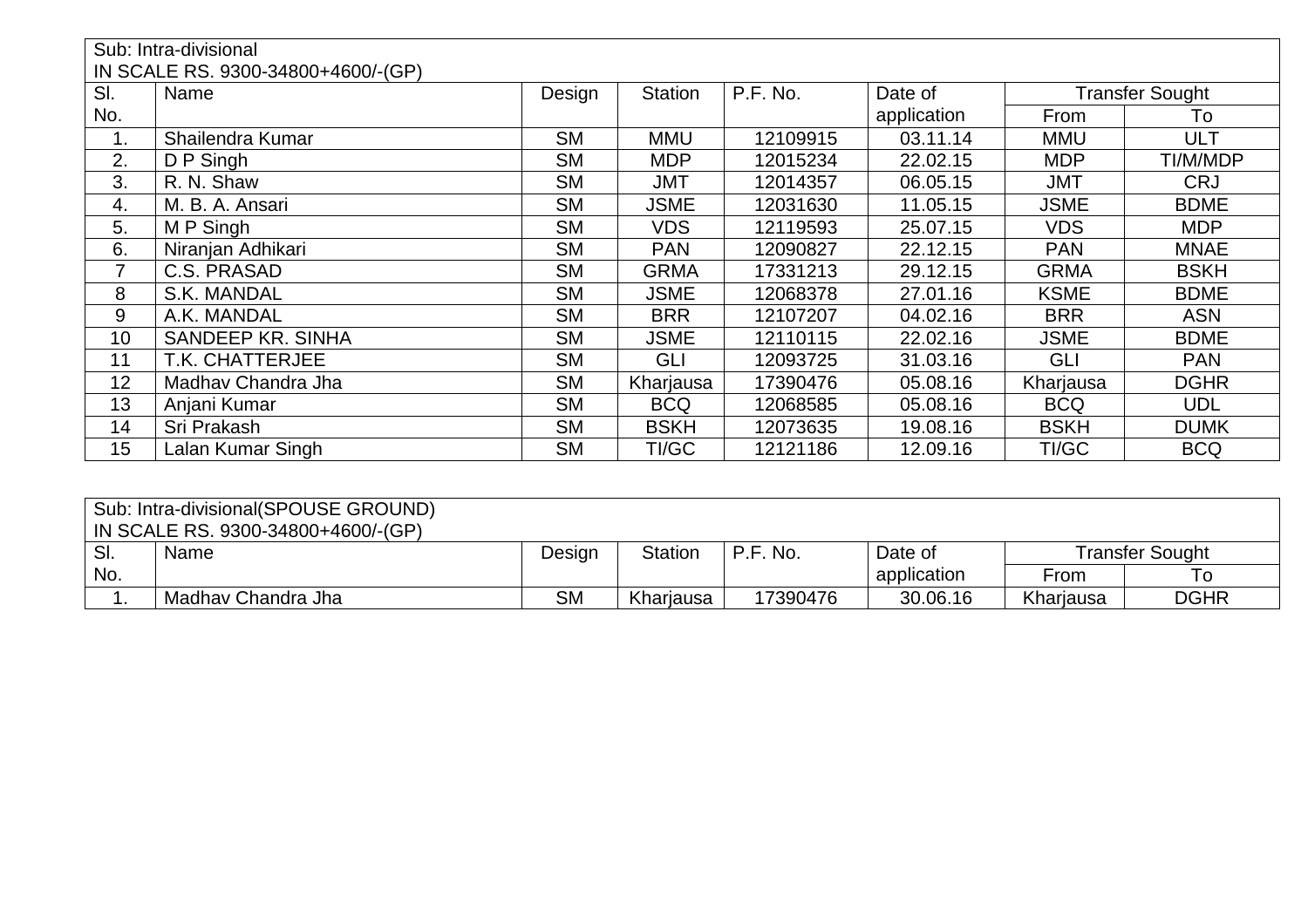|                         | Sub: Intra-divisional              |                        |                 |          |             |             |                        |
|-------------------------|------------------------------------|------------------------|-----------------|----------|-------------|-------------|------------------------|
|                         | IN SCALE RS. 9300-34800+4200/-(GP) |                        |                 |          |             |             |                        |
| SI.                     | Name                               | Design                 | <b>Station</b>  | P.F. No. | Date of     |             | <b>Transfer Sought</b> |
| No.                     |                                    |                        |                 |          | application | From        | To                     |
| $\mathbf{1}$            | Md. Anwar Sajjad                   | YM                     | <b>UDL</b>      | 04622900 | 26.4.11     | <b>UDL</b>  | <b>ASN</b>             |
| $\overline{2}$          | A. K. BHAIYA                       | <b>SM</b>              | S <sub>NQ</sub> | 14632639 | 13.6.11     | <b>SNQ</b>  | <b>DEOGHAR</b>         |
| 3                       | S. C. PANDIT                       | <b>SM</b>              | <b>MMU</b>      | 25765309 | 28.7.11     | <b>MMU</b>  | <b>DGHR</b>            |
| $\overline{\mathbf{4}}$ | S. C. SARKAR                       | <b>SM</b>              | <b>BRR</b>      | 00055530 | 20.1.12     | <b>BRR</b>  | <b>BCQ</b>             |
| 5                       | <b>SANJAY KUMAR KESHARI</b>        | <b>SM</b>              | <b>STN</b>      | 00018508 | 14.6.12     | <b>STN</b>  | <b>CRJ</b>             |
| 6                       | <b>MANOJ KUMAR</b>                 | <b>SM</b>              | <b>KJME</b>     | 00021222 | 4.1.13      | <b>KJME</b> | <b>GRD</b>             |
| $\overline{7}$          | <b>KHAWER HAYAT MILTON</b>         | $\overline{\text{SM}}$ | <b>RNG</b>      | 07200651 | 12.9.13     | <b>RNG</b>  | <b>ASN</b>             |
| 8                       | <b>SAROJ KUMAR GUPTA</b>           | <b>SM</b>              | <b>PAW</b>      | 00020345 | 24.2.14     | <b>PAW</b>  | <b>CRJ</b>             |
| 9                       | S. K. GOSWAMI                      | <b>SM</b>              | <b>STL</b>      | 11137459 | 23.5.14     | <b>STL</b>  | <b>DGHR</b>            |
| 10                      | <b>AJAY KUMAR</b>                  | $\overline{\text{SM}}$ | <b>MNAE</b>     | 00104048 | 25.8.14     | <b>MNAE</b> | <b>BDME</b>            |
| 11                      | <b>BHUSHAN KUMAR</b>               | <b>SM</b>              | <b>SLS</b>      | 00104449 | 13.10.14    | <b>SLS</b>  | <b>DGHR</b>            |
| 12                      | <b>AJAY KUMAR</b>                  | <b>SM</b>              | <b>SLS</b>      | 00104346 | 15.10.14    | <b>SLS</b>  | <b>CRJ</b>             |
| 13                      | PRAVIN JOSHI                       | <b>SM</b>              | GLI             | 00100845 | 3.11.14     | <b>GLI</b>  | <b>KMME</b>            |
| 14                      | <b>MD. SHAHID JAMAL</b>            | <b>SM</b>              | <b>ULT</b>      | 12146043 | 11.11.14    | <b>ULT</b>  | <b>ASN</b>             |
| 15                      | JEETENDRA KUMAR VERMA              | <b>SM</b>              | GLI             | 00101102 | 13.11.14    | GLI         | <b>RNPR</b>            |
| 16                      | <b>SATYENDRA MODI</b>              | $\overline{\text{SM}}$ | <b>MMD</b>      | 05176062 | 20.11.14    | <b>MMD</b>  | <b>GRD</b>             |
| 17                      | RAHUL MUKHOPADHYAY                 | <b>SM</b>              | <b>RNG</b>      | 05513406 | 02.12.14    | <b>RNG</b>  | <b>KPK</b>             |
| 18                      | <b>SANKAR KUMAR SINHA</b>          | $\overline{\text{SM}}$ | <b>GHN</b>      | 05404393 | 26.12.14    | <b>GHN</b>  | <b>BDME</b>            |
| 19                      | <b>SACHINDRA KUMAR SINGH</b>       | $\overline{\text{SM}}$ | <b>UDL</b>      | 50604107 | 24.02.15    | <b>UDL</b>  | <b>HSME</b>            |
| 20                      | <b>RANDHIR KUMAR</b>               | <b>SM</b>              | <b>MNC</b>      | 00100924 | 20.04.15    | <b>MNC</b>  | <b>JSME</b>            |
| 21                      | <b>KAUSHAL KISHORE</b>             | $\overline{\text{SM}}$ | <b>JMT</b>      | P2006236 | 01.06.15    | <b>JMT</b>  | <b>DGHR</b>            |
| 22                      | <b>KUNDAN KUMAR</b>                | <b>SM</b>              | LHB             | 00101059 | 17.08.15    | <b>LHB</b>  | <b>JMT</b>             |
| 23                      | <b>GAUTAM BAURI</b>                | <b>SM</b>              | <b>ASN</b>      | 00104152 | 20.08.15    | <b>ASN</b>  | <b>HSME</b>            |
| 24                      | <b>SHYAM SHARMA</b>                | <b>SM</b>              | <b>SLS</b>      | 06082968 | 28.09.15    | <b>SLS</b>  | <b>CRJ</b>             |
| 25                      | OM PRAKASH SINHA                   | <b>SM</b>              | <b>SURI</b>     | 00098826 | 06.11.15    | <b>SURI</b> | <b>JMT</b>             |
| 26                      | <b>RAKESH KUMAR SINGH</b>          | <b>YM</b>              | <b>STN</b>      | 25087241 | 20.11.15    | <b>STN</b>  | <b>ASN</b>             |
| 27                      | OM PRAKASH KUMAR                   | <b>SM</b>              | <b>VDS</b>      | 00098833 | 28.12.15    | <b>VDS</b>  | <b>JMT</b>             |
| 28                      | ARUN PRASAD SAHQ                   | <b>SM</b>              | <b>BCQ</b>      | 05983848 | 12.01.13    | <b>BCQ</b>  | <b>HSME</b>            |
| 29                      | <b>KUMARAN KUPPATI</b>             | <b>SM</b>              | <b>UDL</b>      | 06F00165 | 12.01.16    | <b>UDL</b>  | <b>HSME</b>            |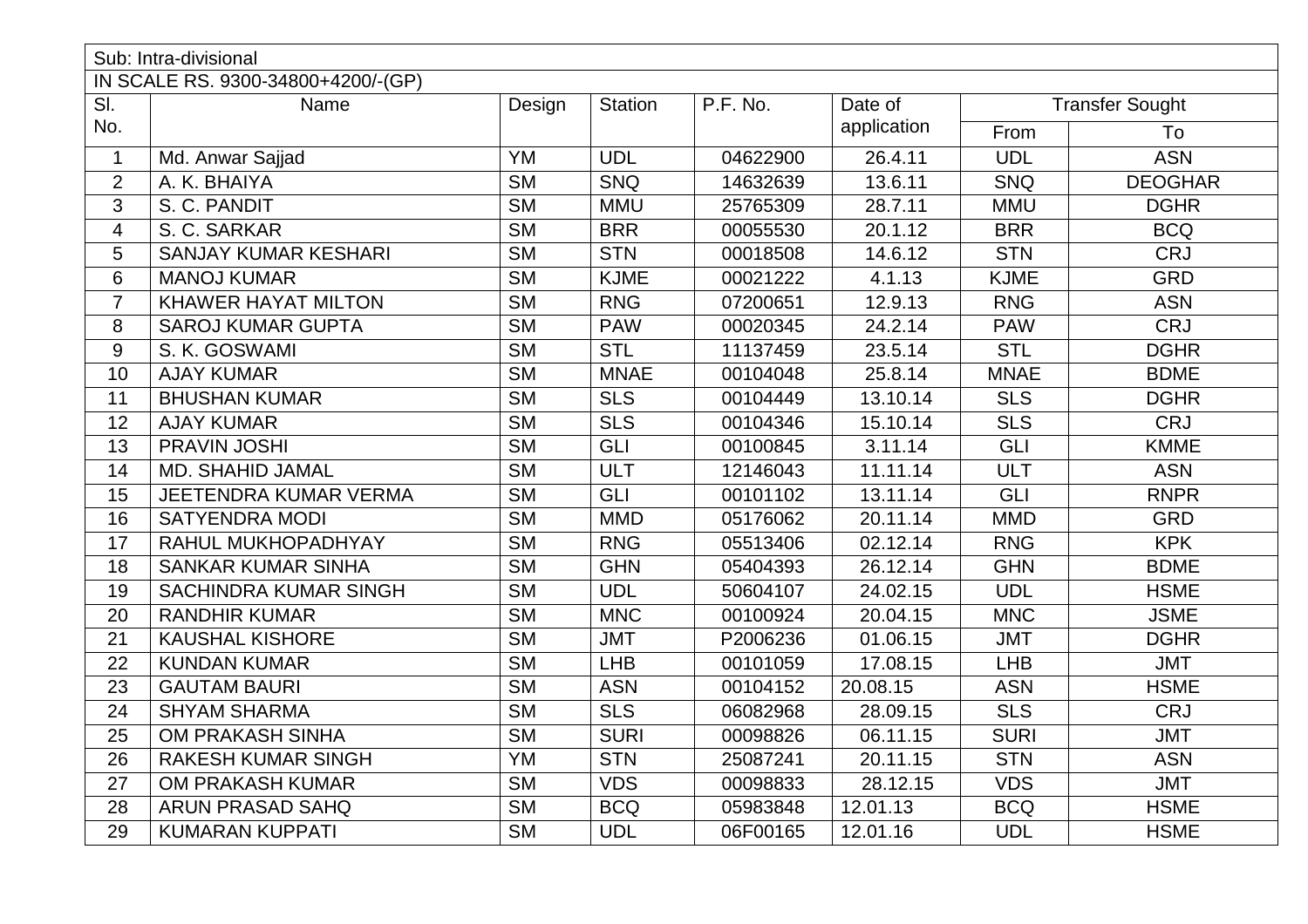| 30             | PRAHLAD KUMAR BARNWAL              | <b>SM</b>  | <b>MNC</b>     | 12200062 | 20.01.16    | <b>MNC</b>  | <b>BDME</b>            |
|----------------|------------------------------------|------------|----------------|----------|-------------|-------------|------------------------|
| 31             | <b>SUPRATIM CHAKRABARTY</b>        | <b>SM</b>  | <b>ASN</b>     | 06040221 | 08.02.16    | <b>ASN</b>  | <b>KPK</b>             |
| 32             | <b>RANJIV KUMAR RANJAN</b>         | <b>SM</b>  | <b>STN</b>     | N0004287 | 16.02.16    | <b>STN</b>  | <b>SCN</b>             |
| 33             | <b>SUBRATA SAIN</b>                | <b>SM</b>  | <b>RNG</b>     | 00017117 | 22.02.16    | <b>RNG</b>  | <b>ASN</b>             |
| 34             | <b>RAJESH KUMAR</b>                | <b>SM</b>  | TI/MDP         | 00060150 | 22.02.16    | TI/MDP      | <b>TTC/MDP</b>         |
| 35             | <b>SHYAM SUNDAR SALONA</b>         | <b>SM</b>  | <b>RNPR</b>    | P5242415 | 22.03.16    | <b>RNPR</b> | <b>DGHR</b>            |
| 36             | <b>AKHILESH CHAKRAVERTY</b>        | <b>SM</b>  | <b>CRJ</b>     | 13669080 | 22.03.16    | <b>CRJ</b>  | <b>RNPR</b>            |
| 37             | <b>SUDHIR KUMAR MANGALAM</b>       | <b>SM</b>  | <b>MNC</b>     | 00104103 | 22.03.16    | <b>MNC</b>  | <b>JSME</b>            |
| 38             | <b>ABINASH KUMAR</b>               | <b>SM</b>  | <b>MUW</b>     | 00104462 | 22.03.16    | <b>MUW</b>  | <b>JSME</b>            |
| 39             | <b>ARUN KUMAR SHARMA</b>           | <b>SM</b>  | <b>RNG</b>     | 09829258 | 22.03.16    | <b>RNG</b>  | <b>KPK</b>             |
| 40             | <b>RAJIV RANJAN</b>                | <b>SM</b>  | <b>CAM</b>     | 12146018 | 31.03.16    | <b>CAM</b>  | <b>KAO</b>             |
| 41             | <b>RAKESH KUMAR</b>                | <b>SM</b>  | <b>DSEY</b>    | 00104598 | 26.04.16    | <b>DSEY</b> | <b>BDME</b>            |
| 42             | <b>SUNIL KUMAR</b>                 | <b>SM</b>  | <b>RNG</b>     | 05473263 | 10.06.16    | <b>RNG</b>  | TI/HQ                  |
| 43             | <b>LAL MOHAMMAD</b>                | <b>SM</b>  | TI/HQ          | 10319499 | 10.06.16    | TI/HQ       | <b>RNG</b>             |
| 44             | <b>RAUSHAN KUMAR</b>               | <b>SM</b>  | <b>UKA</b>     | 00119544 | 27.06.16    | <b>UKA</b>  | <b>BGHR</b>            |
| 45             | <b>PIUS KUMAR SINGH</b>            | <b>SM</b>  | <b>GHN</b>     | 00118096 | 26.07.16    | <b>GHN</b>  | <b>KOTORIA</b>         |
| 46             | <b>DEVENDRA NATH KAMTI</b>         | <b>SM</b>  | LHB            | 00006336 | 05.08.16    | <b>LHB</b>  | <b>SNQ</b>             |
| 47             | <b>ARVIND KUMAR</b>                | <b>SM</b>  | <b>PAW</b>     | 12123286 | 19.08.16    | <b>PAW</b>  | <b>RNG</b>             |
| 48             | <b>PRADEEP KUMAR</b>               | <b>SM</b>  | <b>PAW</b>     | 00118850 | 19.08.16    | <b>PAW</b>  | <b>SNQ</b>             |
| 49             | <b>MD NAUSAD ALI</b>               | <b>YM</b>  | <b>UDL</b>     | 00681430 | 26.08.16    | <b>UDL</b>  | <b>ASN YARD</b>        |
| 50             | <b>RAJIV KUMAR</b>                 | <b>SM</b>  | <b>OYR</b>     | 00055487 | 12.09.16    | <b>OYR</b>  | <b>CRJ</b>             |
|                | IN SCALE RS. 5200-20200+2800/-(GP) |            |                |          |             |             |                        |
| SI.            | Name                               | Design     | <b>Station</b> | P.F. No. | Date of     |             | <b>Transfer Sought</b> |
| No.            |                                    |            |                |          | application | From        | To                     |
| 1              | <b>SUJIT KUMAR</b>                 | <b>ASM</b> | <b>OYR</b>     | 00169213 | 01.12.14    | <b>OYR</b>  | <b>ASN</b>             |
| $\overline{2}$ | <b>DIPAK KUMAR RAWANI</b>          | <b>ASM</b> | <b>DSEY</b>    | 00169377 | 8.1.15      | <b>DSEY</b> | <b>JMT</b>             |
| 3              | <b>LOK NATH SINGH</b>              | <b>ASM</b> | <b>PAJ</b>     | 00138940 | 16.01.15    | <b>PAJ</b>  | <b>UDL</b>             |
| 4              | <b>MUKESH KUMAR</b>                | <b>ASM</b> | <b>CPLE</b>    | 00174087 | 20.01.15    | <b>CPLE</b> | <b>KOTORIA</b>         |
| 5              | <b>AMIT KUMAR</b>                  | <b>ASM</b> | <b>KNRI</b>    | 00173370 | 02.02.15    | <b>KNRI</b> | <b>KOTORIA</b>         |
| 6              | <b>ABHINEK KUMAR</b>               | <b>ASM</b> | <b>NRGO</b>    | 00174567 | 05.02.15    | <b>NRGO</b> | <b>BDME</b>            |
| $\overline{7}$ | <b>AVIJIT KUMAR DEY</b>            | <b>ASM</b> | <b>OYR</b>     | 00173186 | 01.06.15    | <b>OYR</b>  | <b>DUMK</b>            |
| 8              | <b>SAURAV MONDAL</b>               | <b>ASM</b> | `RNG           | 00173277 | 21.09.15    | <b>RNG</b>  | <b>ASN</b>             |
| 9              | <b>MD. SHAHID RAHMATULLAH</b>      | <b>ASM</b> | <b>TNW</b>     | 00173587 | 23.09.15    | <b>TNW</b>  | <b>ULT</b>             |
| 10             | <b>BITTU BAURI</b>                 | <b>ASM</b> | <b>TNW</b>     | 00173307 | 24.09.15    | <b>TNW</b>  | <b>ULT</b>             |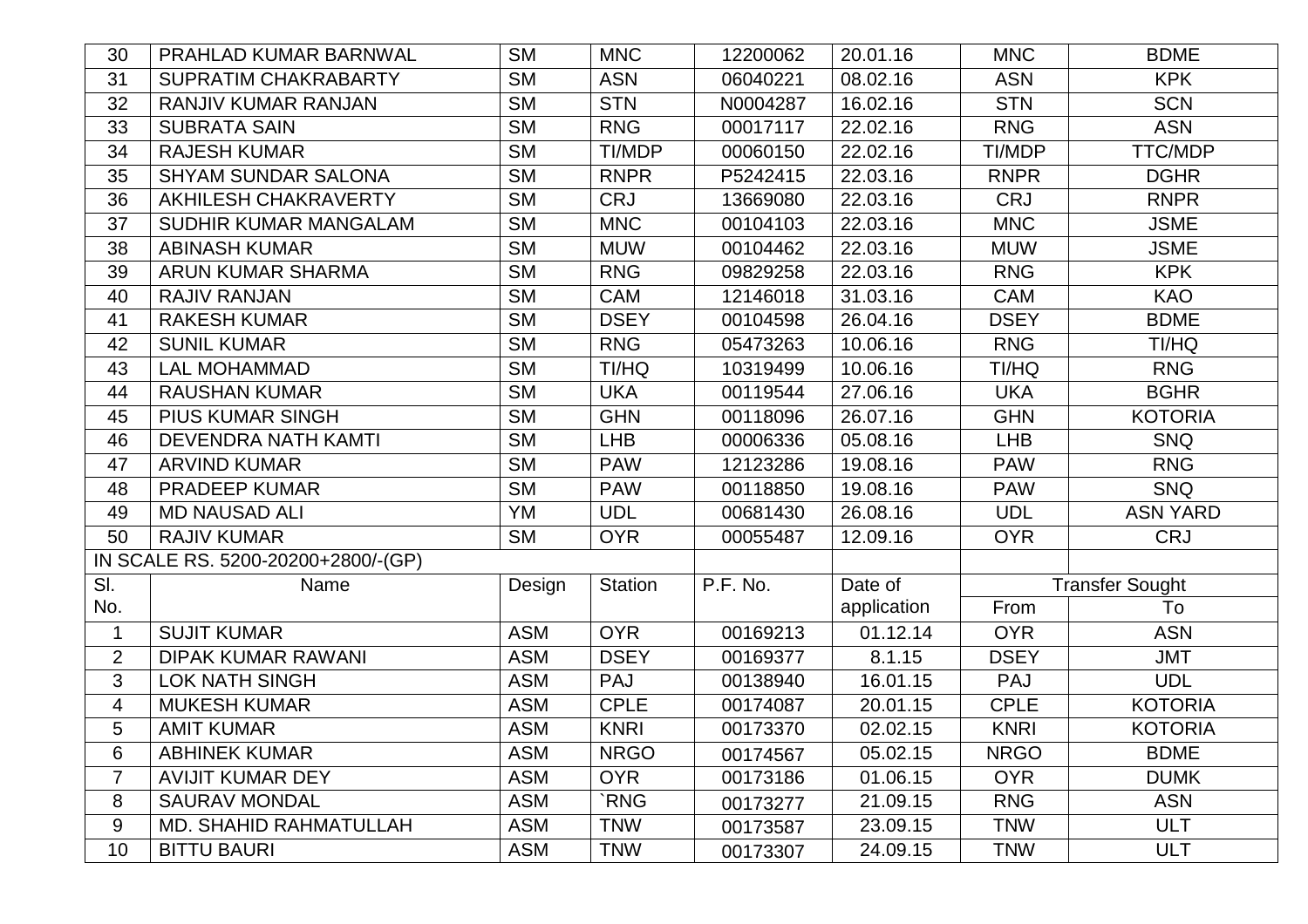| 11 | <b>BIPIN DUBEY</b>        | <b>ASM</b> | <b>VDS</b>  | 00138927        | 28.12.15  | <b>VDS</b>  | <b>JMT</b>        |
|----|---------------------------|------------|-------------|-----------------|-----------|-------------|-------------------|
| 12 | <b>DINKAR KUMAR JHA</b>   | <b>ASM</b> | <b>PAW</b>  | 00169316        | 28.12.15  | <b>PAW</b>  | <b>KHARJHOUSA</b> |
| 13 | <b>SHYAMAL SOREN</b>      | <b>ASM</b> | <b>KJME</b> | 00173344        | 04.01.16  | <b>KJME</b> | <b>JMT</b>        |
| 14 | <b>UDAY PRASAD</b>        | <b>ASM</b> | <b>CAM</b>  | 00117808        | 04.01.16  | <b>CAM</b>  | <b>DGHR</b>       |
| 15 | <b>KUMAR GAURAV</b>       | <b>ASM</b> | <b>KJME</b> | 00174099        | 07.01.16  | <b>KJME</b> | <b>ASN</b>        |
| 16 | <b>JYOTI PRASAD</b>       | <b>ASM</b> | <b>UDL</b>  | <b>NPS05405</b> | 07.01.16  | <b>UDL</b>  | <b>DSEY</b>       |
| 17 | <b>BIPATI HEMBRAM</b>     | <b>ASM</b> | <b>UDL</b>  | 00173691        | 07.01.16  | <b>UDL</b>  | <b>RNPR</b>       |
| 18 | <b>PANKAJ KUMAR</b>       | <b>ASM</b> | <b>PAJ</b>  | 04AE0116        | 20.01.16  | <b>PAJ</b>  | <b>HSME</b>       |
| 19 | <b>ANUP KUMAR SAHA</b>    | <b>ASM</b> | <b>GRMA</b> | 00169389        | 03.03.16  | <b>GRMA</b> | <b>DUMK</b>       |
| 20 | <b>SAKET KUMAR</b>        | <b>ASM</b> | <b>GRMA</b> | 00174439        | 03.03.16  | <b>GRMA</b> | <b>KHARJHOUSA</b> |
| 21 | <b>RAJEEV KUMAR</b>       | <b>ASM</b> | <b>MNAE</b> | 16013590        | 15.03.16  | <b>MNAE</b> | <b>JSME</b>       |
| 22 | <b>DILIP KUMAR PANDIT</b> | <b>ASM</b> | <b>BSKH</b> | 00173320        | 26.04.16  | <b>BSKH</b> | <b>DUMK</b>       |
| 23 | <b>SHASHI KUMAR SAH</b>   | <b>ASM</b> | <b>JRW</b>  | 00173599        | 06.05.16. | <b>JRW</b>  | <b>MDP</b>        |
| 24 | PRASHANT KUMAR PJANKAJ    | <b>ASM</b> | <b>KLC</b>  | 06AB0169        | 26.08.16  | <b>KLC</b>  | <b>SNQ</b>        |
| 25 | <b>BACHCHAN SINGH</b>     | <b>ASM</b> | <b>CAM</b>  | <b>NPS07822</b> | 12.09.16  | <b>CAM</b>  | <b>ULT</b>        |

## Sub: Intra-divisional of TNC Cadre

| SI.            | Name              | Design      | <b>Station</b> | P.F. No. | Date of     |             | Transfer Sought |
|----------------|-------------------|-------------|----------------|----------|-------------|-------------|-----------------|
| No.            |                   |             |                |          | application | From        |                 |
|                | Ashok Kr. Yadav   | <b>CTNC</b> | <b>BRR</b>     | 12112537 | 12.10.11    | <b>BRR</b>  | <b>JSME</b>     |
| C.<br><u>.</u> | Suresh Kumar      | <b>CTNC</b> | <b>DSEY</b>    | 00100559 | 26.10.15    | <b>DSEY</b> | <b>JSME</b>     |
| ົ<br>ು.        | Rakesh Kumar      | <b>CTNC</b> | <b>CHC/ASN</b> | 00100584 | 26.08.16    | CHC/ASN     | <b>HSME</b>     |
| 4.             | Dilip Kumar Guha  | <b>CTNC</b> | <b>DSEY</b>    | 12030612 | 21.09.16    | <b>DSEY</b> | <b>DGR</b>      |
| 5.             | Tapan Kumar Ghosh | <b>CTNC</b> | <b>DSEY</b>    | 12051720 | 24.09.16    | <b>DSEY</b> | <b>SCOB</b>     |

## Sub: Intra-divisional of Sr.TNC Cadre

| SI. | Name                               | Design     | <b>Station</b> | P.F. No. | Date of     |             | <b>Transfer Sought</b> |
|-----|------------------------------------|------------|----------------|----------|-------------|-------------|------------------------|
| No. |                                    |            |                |          | application | From        | l c                    |
|     | Lakhan Yadav                       | Sr.TNC     | <b>DCOP</b>    | 00132251 | 11.02.16    | <b>DCOP</b> | <b>MDP</b>             |
|     |                                    |            |                |          |             |             |                        |
|     | Sub: Intra-divisional of TNC Cadre |            |                |          |             |             |                        |
|     | Rajesh Kr.Mondal                   | <b>TNC</b> | <b>UDL</b>     | 00161550 | 02.9.14     | <b>UDL</b>  | <b>MDP</b>             |

Sub: Inter-divisional (Mutual)

| $\sim$<br>.וס | Name | Desigr | Station | NO.<br>. . | Date of          | l ranster | : Souaht |
|---------------|------|--------|---------|------------|------------------|-----------|----------|
| No.           |      |        |         |            | .<br>application | rom.      |          |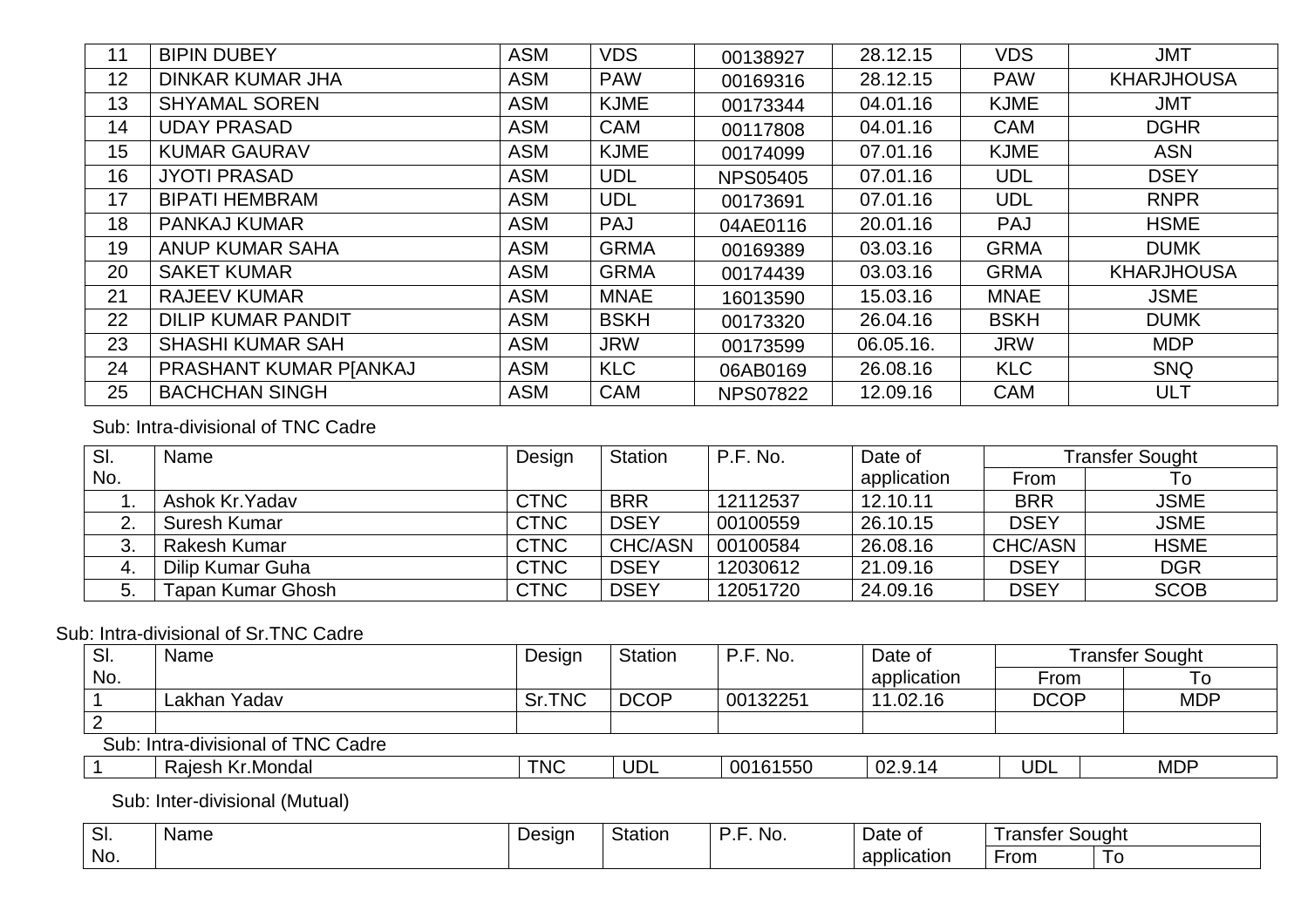|  | Ashim<br>Kr.Sardar<br>. I <i>I</i> r<br>n. | <b>CTNC</b> | UDL | 12143959 | . .<br>14 | $A$ SN $\Gamma$<br>Divn. | SDAH Divn. |  |
|--|--------------------------------------------|-------------|-----|----------|-----------|--------------------------|------------|--|
|--|--------------------------------------------|-------------|-----|----------|-----------|--------------------------|------------|--|

|   | <b>Inter-Rly.Own Request</b> |            |            |                 |          |            |                 |
|---|------------------------------|------------|------------|-----------------|----------|------------|-----------------|
|   | Jaydeep Sah                  | <b>TNC</b> | <b>UDL</b> | <b>NPS07158</b> | 26.08.15 | <b>ASN</b> | <b>MGS Divn</b> |
|   |                              |            |            |                 |          | Divn/E.Rly | /E.C.RIv        |
| _ | <b>Mithun Kumar</b>          | <b>TNC</b> | <b>RNG</b> | <b>NPS05411</b> | 17.09.15 | <b>ASN</b> | <b>DNR</b>      |
|   |                              |            |            |                 |          | Divn/E.Rly | Divn/E.C.Rly    |

| Inter Railway Own request transfer of CTNC |      |             |          |          |                  |           |
|--------------------------------------------|------|-------------|----------|----------|------------------|-----------|
| Suresh Kumar                               | CTNC | <b>DSEY</b> | 00100559 | 02.05.16 | <b>ASN Divn/</b> | DNR Divn/ |
|                                            |      |             |          |          | $\subset$ .RIv   | E.C Rly   |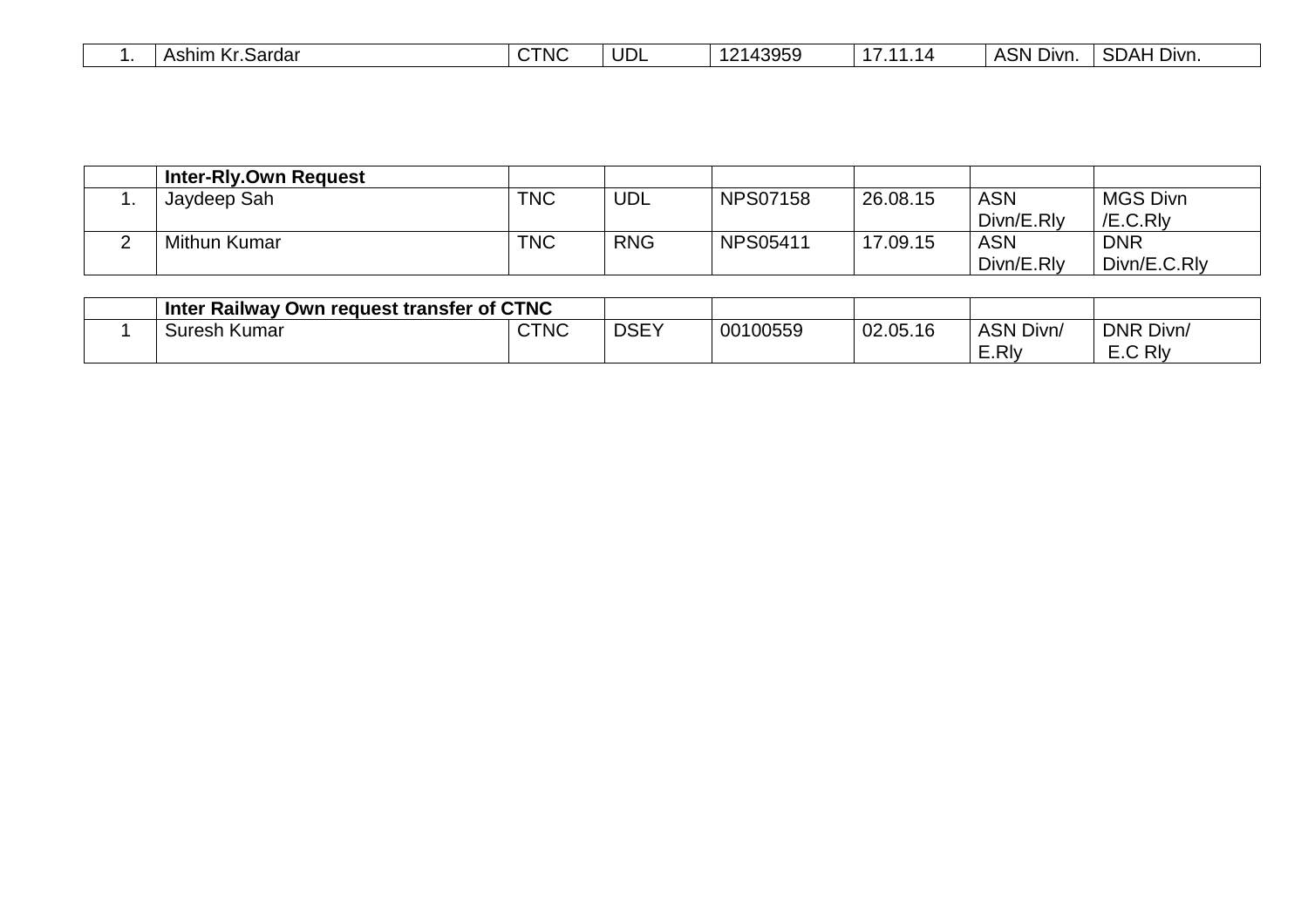## Sub: Intra-division Transfer of Comml Clerk

| SI. No.        | Name                  | Design     | <b>Station</b> | P.F. No.        | Date of     | <b>Transfer Sought</b> |                  |
|----------------|-----------------------|------------|----------------|-----------------|-------------|------------------------|------------------|
|                |                       |            |                |                 | application | From                   | To               |
|                | K.K.Satvia            | <b>OSI</b> | <b>ASN</b>     | 12020450        | 13.04.11    | <b>ASN</b>             | <b>DGR</b>       |
| $\overline{2}$ | Smt Jhuma Mitra       | Sr ABC     | <b>ASN</b>     | 12136426        | 20.09.11    | <b>ASN</b>             | <b>BCME</b>      |
| 3              | R.K.Paswan            | Sr AGC     | <b>OYR</b>     | 12135975        | 14.01.12    | <b>OYR</b>             | <b>STN</b>       |
| 4              | G.K.Das               | <b>CGC</b> | <b>OYR</b>     | 12090396        | 27.09.12    | <b>OYR</b>             | <b>DGR</b>       |
| 5              | C.M.Kumar             | Sr ABC     | <b>VDS</b>     | 04753240        | 01.03.13    | <b>VDS</b>             | <b>BDME</b>      |
| 6              | Smt A.Banerjee        | Sr ABC     | <b>UDL</b>     | 12143431        | 01.07.13    | <b>UDL</b>             | <b>ASN</b>       |
| 7              | Smt Sunita Banerjee   | Sr ABC     | <b>RNG</b>     | 0950024         | 29.07.13    | <b>RNG</b>             | <b>BCQ</b>       |
| 8              | Miss Mayurri Mondal   | <b>ABC</b> | <b>OYR</b>     | 00130564        | 24.03.14    | <b>OYR</b>             | <b>UDL</b>       |
| 9              | S.K.Priyadarshi       | Sr ABC     | <b>GRD</b>     | 05421627        | 25.04.14    | <b>GRD</b>             | <b>JSME/BDME</b> |
| 10             | P.K.Das               | Sr ABC     | <b>UDL</b>     | 00023108        | 14.05.14    | <b>UDL</b>             | <b>ASN</b>       |
| 11             | Somnath Nandi         | <b>CGC</b> | <b>CPLE</b>    | 12104050        | 02.09.14    | <b>CPLE</b>            | <b>OYR</b>       |
| 12             | Vijay Kr Burnwal      | <b>CGC</b> | <b>CPLE</b>    | 12115204        | 02.09.14    | <b>CPLE</b>            | <b>TOP</b>       |
| 13             | Sudesna Chattopadhyay | <b>ABC</b> | UDL            | <b>NPS08806</b> | 03.11.15    | <b>UDL</b>             | <b>ASN</b>       |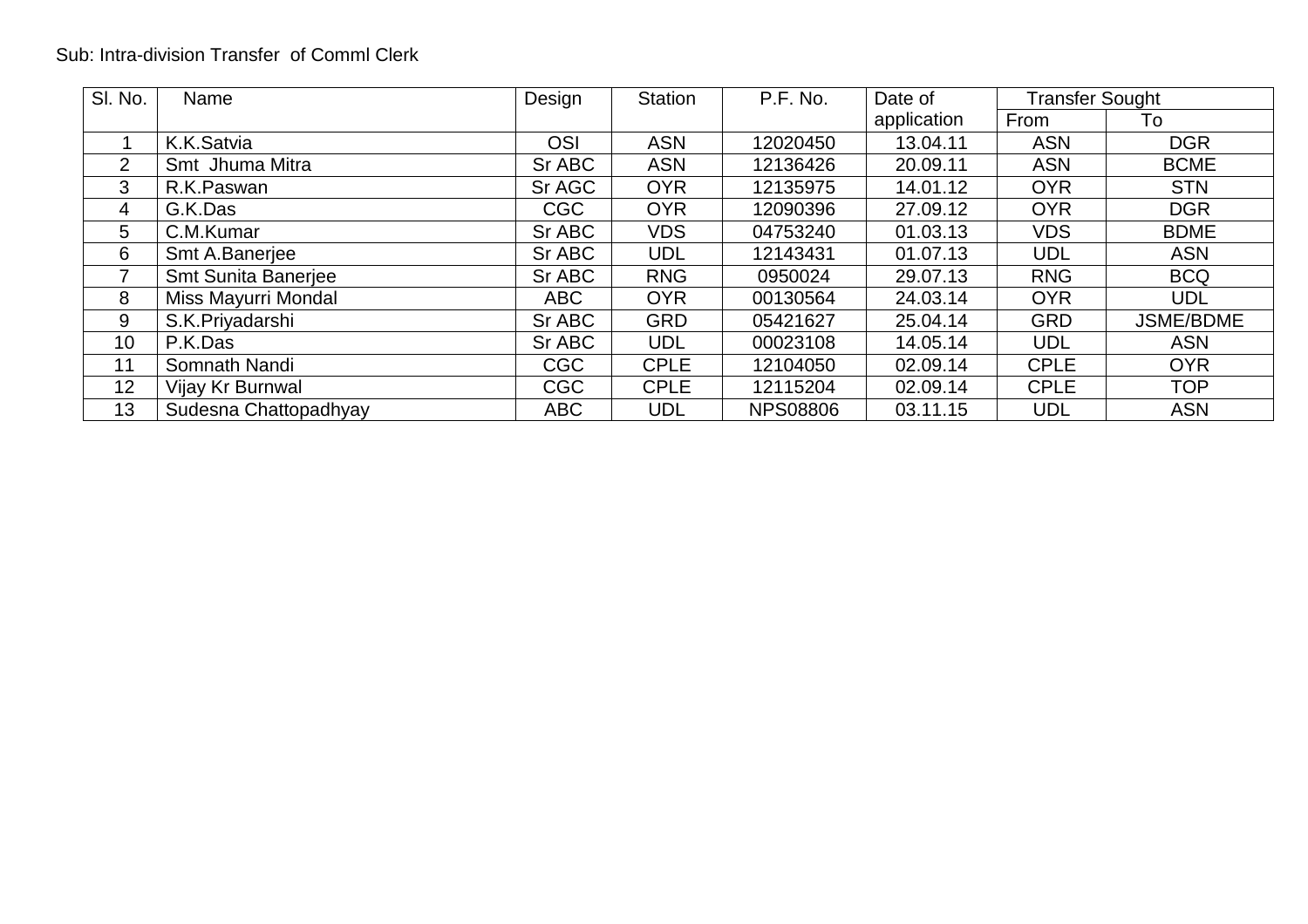## Sub: Inter-divisional (Mutual)

| SI. | Name               | Design   | <b>Station</b> | D E<br>No.<br>. . | Date of            | ! ranster Sought |            |
|-----|--------------------|----------|----------------|-------------------|--------------------|------------------|------------|
| No. |                    |          |                |                   | . .<br>application | -rom             | 10         |
|     | Sarkar<br>Prasanta | ∩∩<br>◡◡ | <b>PAN</b>     | <b>NPS05749</b>   | 08.08.15           | <b>PAN</b>       | SDAH Divn. |

## Sub: Inter-Railway (Mutual)

| SI.      | Name               | Design     | Station     | P.F. No.    | Date of     | <b>Transfer Sought</b> |             |
|----------|--------------------|------------|-------------|-------------|-------------|------------------------|-------------|
| No.      |                    |            |             |             | application | From                   | To          |
|          | Rajdev Singh Yadav | <b>ABC</b> | <b>KMME</b> | NPS08811    | 21.01.16    | <b>KMME</b>            | LJN DIVN.   |
| <u>.</u> | Sunil Kumar Ram    | CC         | ASN         | 502NPS11063 | 17.6.16     | <b>ASN</b>             | TAK/HWH     |
| J.       | Jagadish Biswas    | <b>AGC</b> | <b>SCOB</b> | 502NPS08795 | 17.6.16     | <b>ASN</b>             | <b>SDAH</b> |

## Sub: Inter-Railway (Own Request Transfer)

| SI. | Name                 | Design     | <b>Station</b> | P.F. No.        | Date of     | <b>Transfer Sought</b> |                  |
|-----|----------------------|------------|----------------|-----------------|-------------|------------------------|------------------|
| No. |                      |            |                |                 | application | From                   | To               |
|     | Mukesh Kumar Singh   | CGC        | <b>UDL</b>     | 99906482        | 9.08.14     | <b>ASN</b>             | DHN Div /E.C.Rly |
|     |                      |            |                |                 |             | Div/E.RIv              |                  |
| ⌒   | <b>Goutam Prasad</b> | <b>ABC</b> | <b>KMME</b>    | <b>NPS05685</b> | 21.07.15    | <b>ASN</b>             | ADRA             |
|     |                      |            |                |                 |             | Div/E.RIv              | Div/S.E.RIv      |
| 3   | Javed Ahmad          | <b>ABC</b> | <b>MDP</b>     | 00134790        | 27.07.15    | <b>ASN</b>             | DNR Div/E.C.Rly  |
|     |                      |            |                |                 |             | Div/E.RIv              |                  |
| -4. | <b>Vikas Kumar</b>   | <b>CBC</b> | <b>JSME</b>    | 00006014        | 6.10.16     | ASN/E.R                | DNR/EC.RIv       |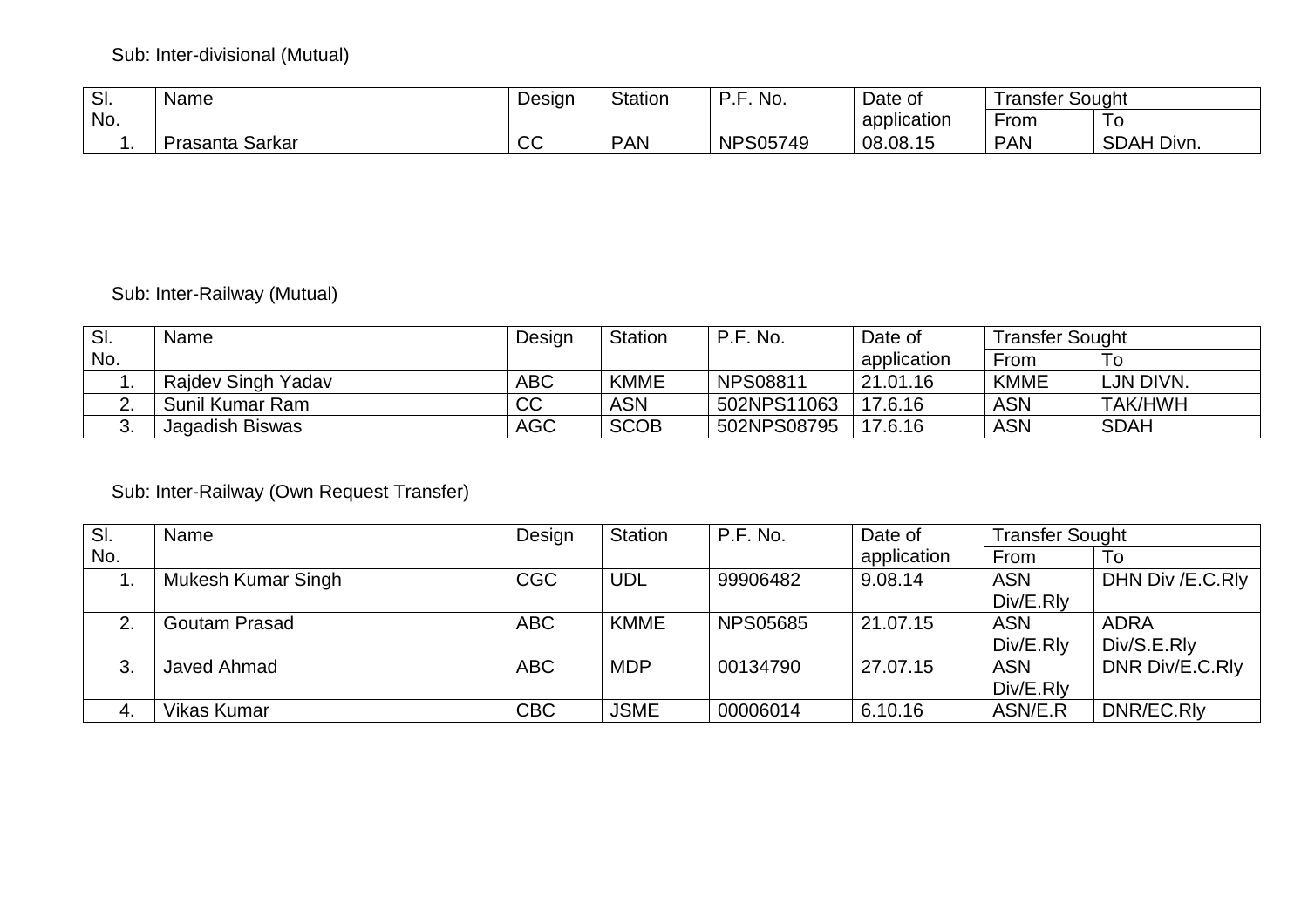Sub: Intra-divisional

| SI. No. | Name               | Design | <b>Station</b> | No.<br>D E I | Date of     |      | Transfer Sought |
|---------|--------------------|--------|----------------|--------------|-------------|------|-----------------|
|         |                    |        |                |              | application | From | To              |
|         | SAMPURNANAND JHA   | ᅲ      | JSME           | 09373445     | 26.08.15    | JSME | <b>ASN</b>      |
|         | <b>SISIR KUMAR</b> | SR.TE  | CRJ            | 1213429      | 18.03.16    | CRJ  | <b>ASN</b>      |

#### Inter-divisional (own Request)

| SI. No. | Name                     | Design | <b>Station</b> | P.F. No. | Date of     |            | Transfer Sought |
|---------|--------------------------|--------|----------------|----------|-------------|------------|-----------------|
|         |                          |        |                |          | application | From       | To              |
|         | Tarun Kumar Biswas(SC)   | Sr.TE  | UDL            | 12143947 | 11.11.09    | <b>ASN</b> | <b>SDAH</b>     |
|         | Debtosh Biswas(SC)       | Sr.TE  | ASN            | 05874889 | 08.08.11    | <b>ASN</b> | <b>SDAH</b>     |
|         | Rabindra Nath Poddar(SC) |        | <b>SURI</b>    | 00113712 | 21.05.15    | <b>ASN</b> | <b>SDAH</b>     |

## Inter-railway (own Request)

| SI. No.         | Name                    | Design    | <b>Station</b> | P.F. No. | Date of     |            | <b>Transfer Sought</b> |
|-----------------|-------------------------|-----------|----------------|----------|-------------|------------|------------------------|
|                 |                         |           |                |          | application | From       | To                     |
|                 | Pralay Das(SC)          | TЕ        | <b>DGR</b>     | 1211337  | 22.11.12    | <b>ASN</b> | Katihar                |
| $\sqrt{2}$      | Ashif Iqbal             | TЕ        | <b>DGR</b>     | 00108327 | 16.05.13    | <b>ASN</b> | <b>DNR</b>             |
| $\mathbf{3}$    | Subodh Kumar Singh(OBC) | ТE        | <b>DGR</b>     | 00134004 | 16.05.13    | <b>ASN</b> | <b>DNR</b>             |
| $\overline{4}$  | Umesh Kumar Singh       | ТE        | <b>ASN</b>     | 00058567 | 30.09.13    | <b>ASN</b> | <b>DNR</b>             |
| $5\overline{5}$ | Ramesh Kumar            | TE        | <b>BDME</b>    | 00058567 | 30.09.13    | <b>ASN</b> | <b>DNR</b>             |
| 6               | Sunil Kumar Paswan(SC)  | <b>TE</b> | <b>BRR</b>     | 12143479 | 17.06.14    | <b>ASN</b> | Delhi                  |
| $\overline{7}$  | Jyoti Shankar(OBC)      | ТE        | <b>SURI</b>    | 00175535 | 09.05.15    | <b>ASN</b> | <b>DNR</b>             |
| 8               | Abhay Kumar             | Sr.TE     | <b>STN</b>     | 00097366 | 30.01.16    | <b>STN</b> | <b>DNR</b>             |

## Inter-Railway (Mutual)

|    | SI. No.   Name         | Design | <b>Station</b> | P.F. No. | Date of     |            | Transfer Sought |
|----|------------------------|--------|----------------|----------|-------------|------------|-----------------|
|    |                        |        |                |          | application | From       | 10              |
|    | Avinash Kumar          | TE.    | JSME           | 00098085 | 15.01.15    | <b>ASN</b> | Samastipur      |
| 2  | Vijay Singh Meena(ST)  | וד־    | <b>MDP</b>     | 12136761 | 03.02.15    | <b>ASN</b> | <b>AGRA</b>     |
|    | Ajay Kumar Singh (OBC) | TЕ     | <b>CRJ</b>     | 00152729 | 05.02.15    | <b>ASN</b> | Samastipur      |
| 4  | <b>Shailesh Kumar</b>  | Sr.TE  | JSME           | 00400716 | 15.02.15    | <b>ASN</b> | Samastipur      |
| -5 | <b>Purushattam Sah</b> | ТE     | <b>JSME</b>    | 00102799 | 13.02.15    | <b>ASN</b> | Samastipur      |
| 6  | Debabrata Grahacharya  | TЕ     | <b>DGR</b>     | 29800707 | 10.08.16    | <b>ASN</b> | <b>KUR/ECoR</b> |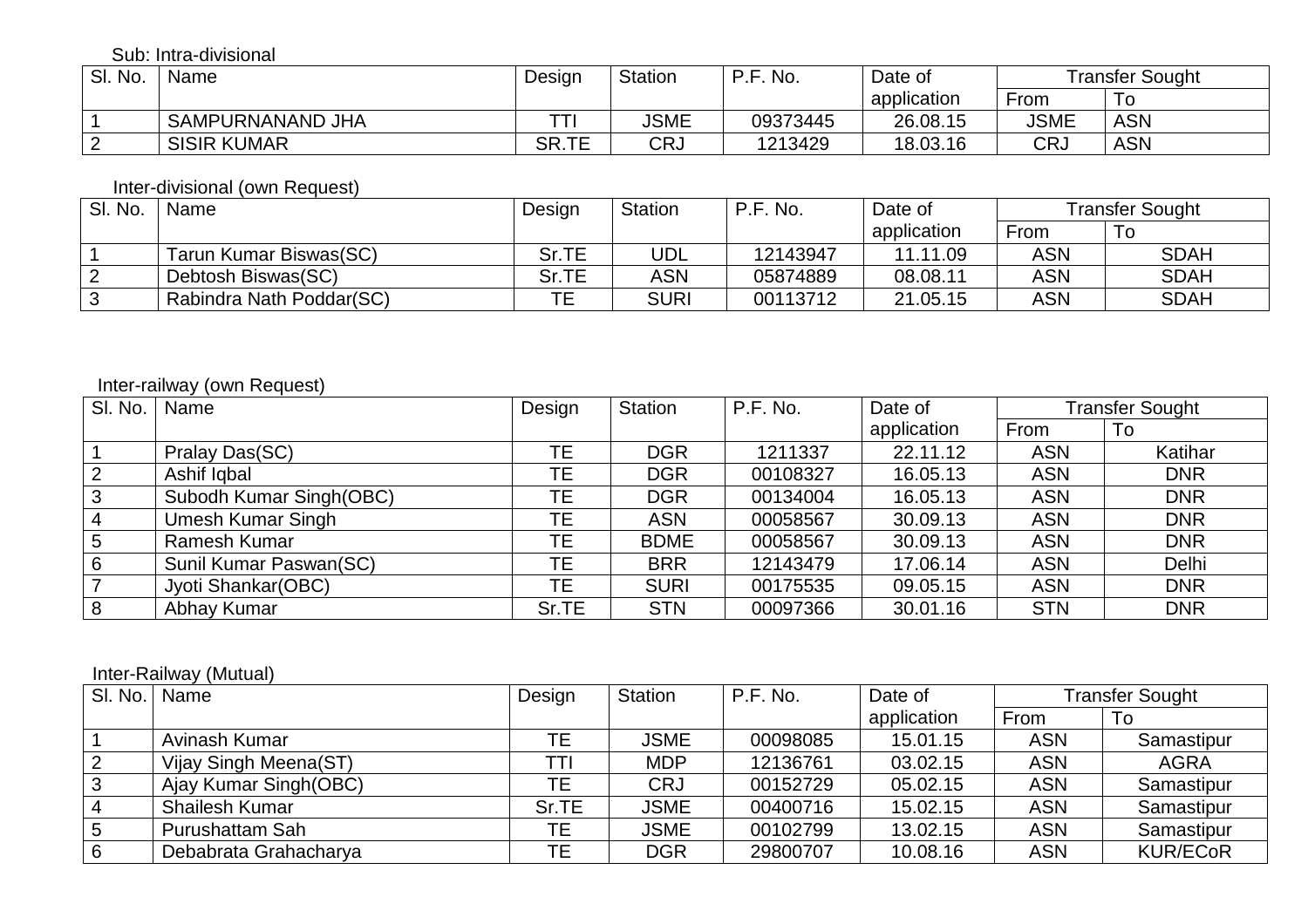|     | Soumya Ranjan Jayasingh | ᆍ | MDP         | 29800923 | 21.08.16 | ASN | <b>KUR/ECOR</b>    |
|-----|-------------------------|---|-------------|----------|----------|-----|--------------------|
| 8 ا | Tanmaya Kumar Mohapatra |   | <b>JSME</b> | 29800719 | 06.09.16 | ASN | <b>KUR/ECoR</b>    |
|     | Lenka Narayan Rao       |   | <b>JSME</b> | 29800721 | 26.09.16 | ASN | <b>WATAIR/ECoR</b> |
| 10  | Rabi Narayan Patra      | ᆍ | <b>MDP</b>  | AG060323 | 27.09.16 |     | <b>KUR/ECoR</b>    |

Inter-Divisional (Mutual)

| No.<br>SI. | Name               | Design         | Station     | No.<br>D E<br>. . | Date of     |           | Sought<br>ranster |
|------------|--------------------|----------------|-------------|-------------------|-------------|-----------|-------------------|
|            |                    |                |             |                   | application | _<br>From |                   |
|            | <b>Mithun Basu</b> | --<br>-<br>. . | <b>JSME</b> | 29800720          | 22.09.16    | ASN       | <b>SDAH</b>       |

# **Intra-Divisional Own Request transfer of COAL COMMERCIAL**  CWC(Chief Weigh Clerk)

| SI.             | Name               | Design     | Station        | PF No.   | Date of    |             | Transfer sought |
|-----------------|--------------------|------------|----------------|----------|------------|-------------|-----------------|
| No.             |                    |            |                |          | submission |             |                 |
|                 |                    |            |                |          |            | From        | To              |
| . .             | Ashis Banerjee     | <b>CWC</b> | <b>SNCA</b>    | 09287279 | 06/03/14   | <b>SNCA</b> | <b>UDL</b>      |
| 2.              | Tapan Kr. Biswas   | <b>CWC</b> | UKA-V          | 0936878  | 19/08/14   | UKA-V       | <b>UDL</b>      |
| 3.              | S.S. Bhattachariee | <b>CWC</b> | <b>KMME</b>    | 09251777 | 10/03/15   | <b>KMME</b> | <b>OYR</b>      |
| 4.              | Samir Bose         | <b>CWC</b> | <b>SNCA</b>    | 09259211 | 25/05/15   | <b>SNCA</b> | <b>UDL</b>      |
| $5\overline{)}$ | BD Paswan          | <b>CWC</b> | <b>BRR</b>     | 09284850 | 24.09.15   | <b>BRR</b>  | <b>ASN</b>      |
| 6               | D K Singh          | <b>CWC</b> | <b>CNL/ASN</b> | 09362400 | 24.09.15   | <b>ASN</b>  | <b>KMME</b>     |

#### WC(Weigh Clerk in GP Rs. 2800/-)

| SI.<br>No. | Name                   | Design        | <b>Station</b> | PF No.   | Date of<br>submission | Transfer sought |                |
|------------|------------------------|---------------|----------------|----------|-----------------------|-----------------|----------------|
|            |                        |               |                |          |                       | From            | To             |
|            | Subodhan Tudu          | WC/Pandra     | <b>Pandra</b>  | 1214457  | 30/09/14              | Pandra          | <b>JMT/ASN</b> |
| 2.         | Subrata Ghosh Dastider | WC/PAW-II     | <b>PAW-II</b>  | 12108868 | 31/12/14              | <b>PAW-II</b>   | UDL            |
| 3          | S Chattapadhyay        | <b>WC/ASN</b> | <b>ASN</b>     | 12118862 | 24.09.15              | <b>ASN</b>      | <b>SNCA</b>    |

## **Intra-Divisional Own request transfer of ECRC .**

| $\sim$<br>ၪ.<br>No. | Name | Design | <b>Statior</b> | DE<br>⊺ No. | Date of<br>submission | ' ranster sought | $\overline{\phantom{a}}$ |
|---------------------|------|--------|----------------|-------------|-----------------------|------------------|--------------------------|
|                     |      |        |                |             |                       | ∙rom             |                          |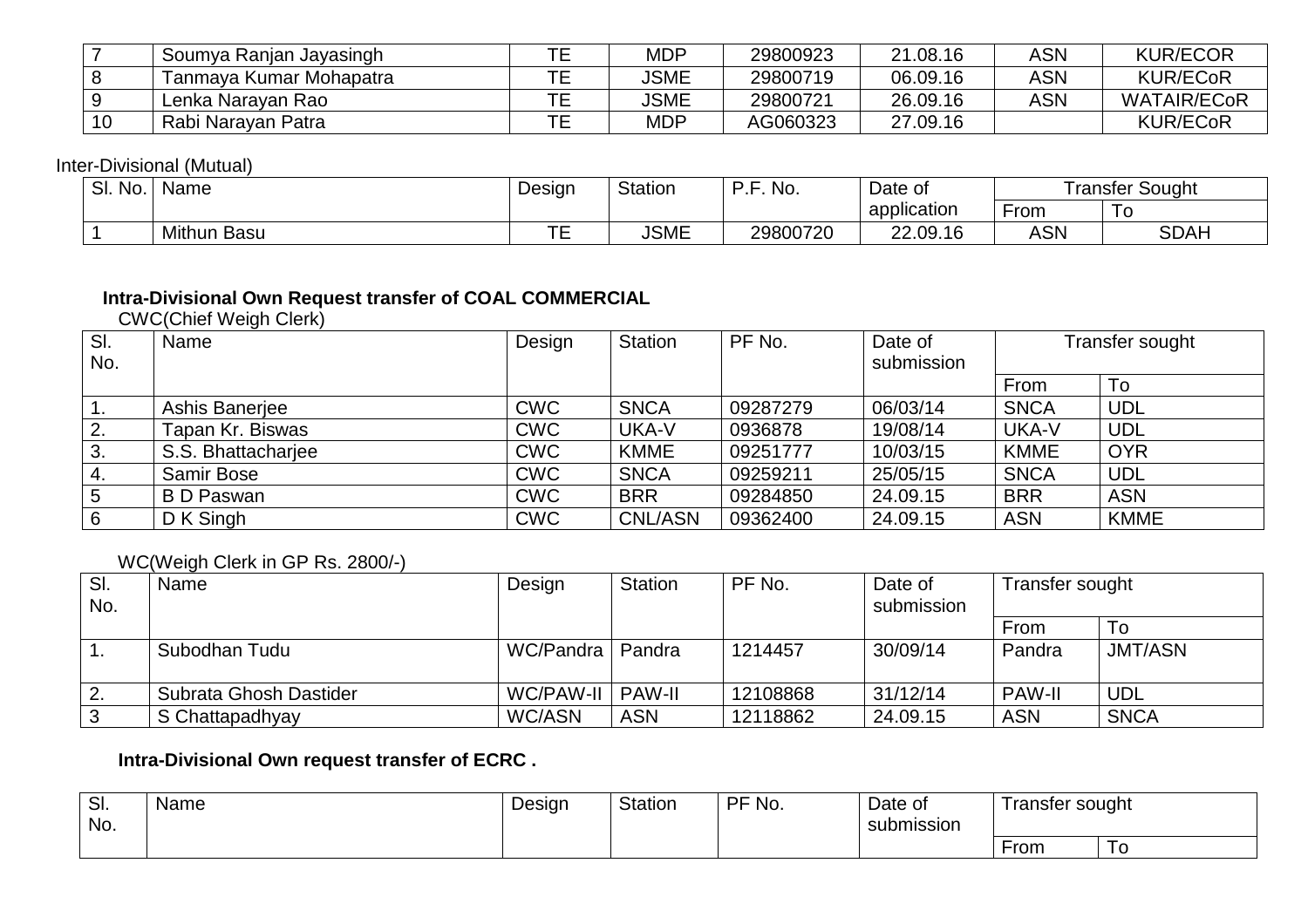|  | Alav<br>Sinah<br>$\mathbf{z}$<br>mar<br>ושיו | <b>DC/ROME</b><br>'DUIVIL<br>NO, | <b>BDME</b> | $^{\circ}$ ?048434 | 16/02/15<br>ں ا | <b>BDME</b> | <b>JSME</b> |
|--|----------------------------------------------|----------------------------------|-------------|--------------------|-----------------|-------------|-------------|
|--|----------------------------------------------|----------------------------------|-------------|--------------------|-----------------|-------------|-------------|

#### **Intra-Divisional Own request transfer of Sr. Comml. Clerk**

| SI.<br>No. | Name                 | Design | Station    | PF No.   | Date of<br>submission | Transfer sought |     |
|------------|----------------------|--------|------------|----------|-----------------------|-----------------|-----|
|            |                      |        |            |          |                       | From            | 10  |
| . .        | <b>Arvind Sharma</b> | Sr.ABC | <b>BRR</b> | 00011332 | 05/02/15              | <b>BRR</b>      | ASN |

#### **Inter-railway Own Request Transfer of ECRC**

| SI.<br>No. | <b>Name</b>          | Design           | <b>Station</b> | PF No.   | Date of<br>submission | Transfer sought |            |
|------------|----------------------|------------------|----------------|----------|-----------------------|-----------------|------------|
|            |                      |                  |                |          |                       | From            | 10         |
|            | <b>Nishant Kumar</b> | <b>ECRC/JSME</b> | <b>JSME</b>    | 00096301 | 04/06/14              | <b>JSME</b>     | <b>DNR</b> |

## **Inter-railway Own Request Transfer of Sr. Comml. Clerk**

| SI.<br>No. | Name               | Design            | <b>Station</b> | PF No.   | Date of<br>submission | Transfer sought |                |
|------------|--------------------|-------------------|----------------|----------|-----------------------|-----------------|----------------|
|            |                    |                   |                |          |                       | From            | 10             |
|            | Alok Ranjan        | . ABC/JSME<br>Sr. | <b>JSME</b>    | 00006026 | 20/07/13              | <b>JSME/ER</b>  | <b>DNR/ECR</b> |
|            | Shravan Kr. Paswan | Sr.ABC/KMME       | KMME           | 12138710 | 21/04/15              | <b>KMME/ER</b>  | <b>DNR/ECR</b> |
|            |                    |                   |                |          |                       |                 |                |

#### **Inter-railway Own Request Transfer of Sr. Comml. Clerk on spouse ground**

| SI.<br>No. | Name        | Design         | <b>Station</b> | PF No.   | Date of<br>submission | Transfer sought |                |
|------------|-------------|----------------|----------------|----------|-----------------------|-----------------|----------------|
|            |             |                |                |          |                       | From            | ΙO             |
|            | Alok Ranjan | ABC/JSME<br>Sr | <b>JSME</b>    | 00006026 | 20/07/13              | <b>JSME/ER</b>  | <b>DNR/ECR</b> |

## **PRIORITY ON SPOUSE GROUND AS PER PRESCRIBED FORMAT**

Sub: Inter-divisional

| . .<br>$\sim$<br>No.<br>. ا ب | Name | Design | – Stn. | NO. | Date of                                                                                                                        | Sought<br>ran<br>.nster |
|-------------------------------|------|--------|--------|-----|--------------------------------------------------------------------------------------------------------------------------------|-------------------------|
|                               |      |        |        |     | the contract of the contract of the contract of the contract of the contract of the contract of the contract of<br>application |                         |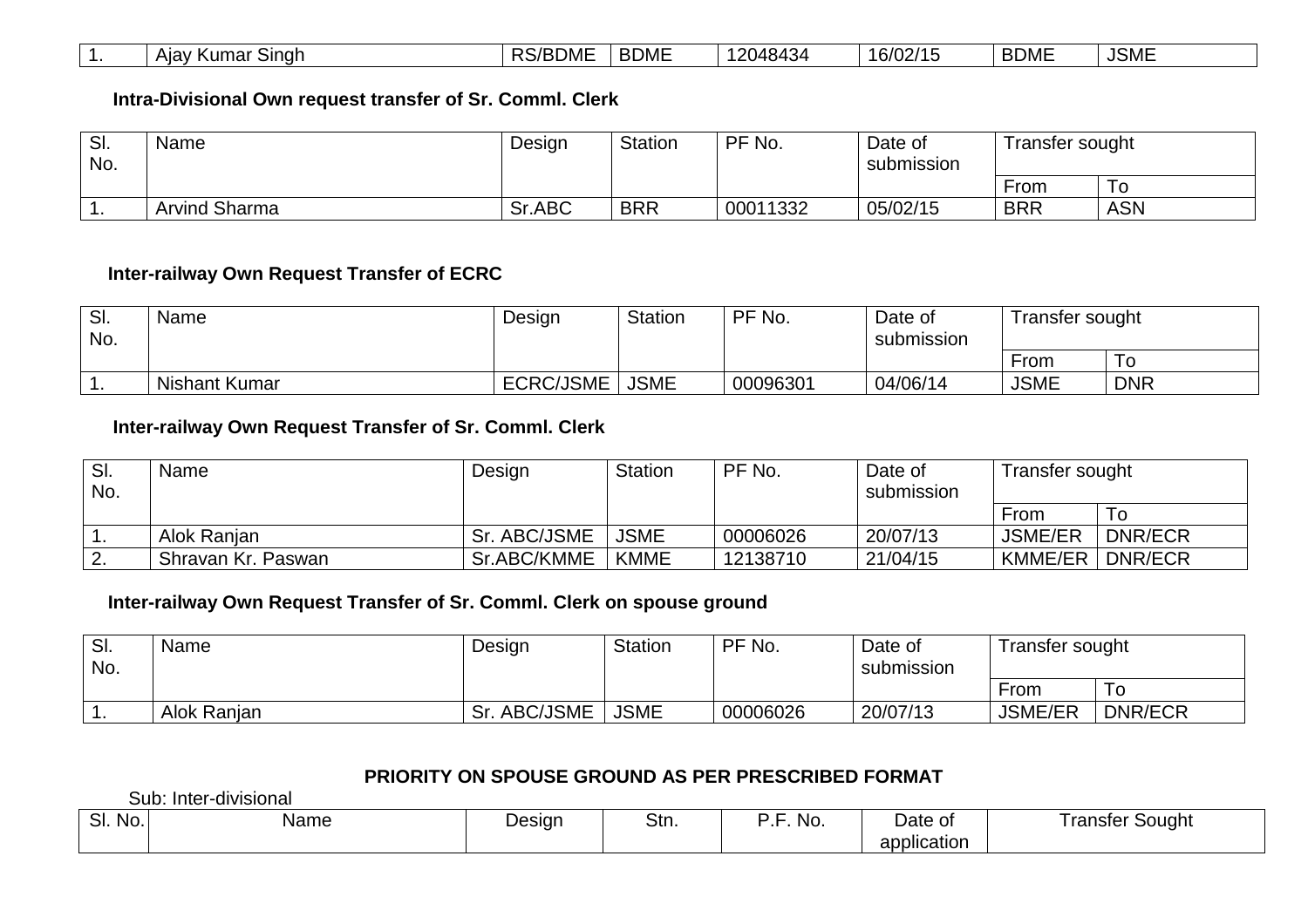| I KUMAR MANDAL<br>יANKA∽  | Guard<br>Goods. | UDL | 00180713 | 05.02.2015        | <b>ASN Divn</b>  | <b>SDAH Div</b><br>Division |
|---------------------------|-----------------|-----|----------|-------------------|------------------|-----------------------------|
| ' PANDIT<br><b>SOURAV</b> | Guard<br>Goods  | UDL | 00180592 | .07.2015<br>05.07 | <b>ASN Divn.</b> | <b>SDAH Division</b>        |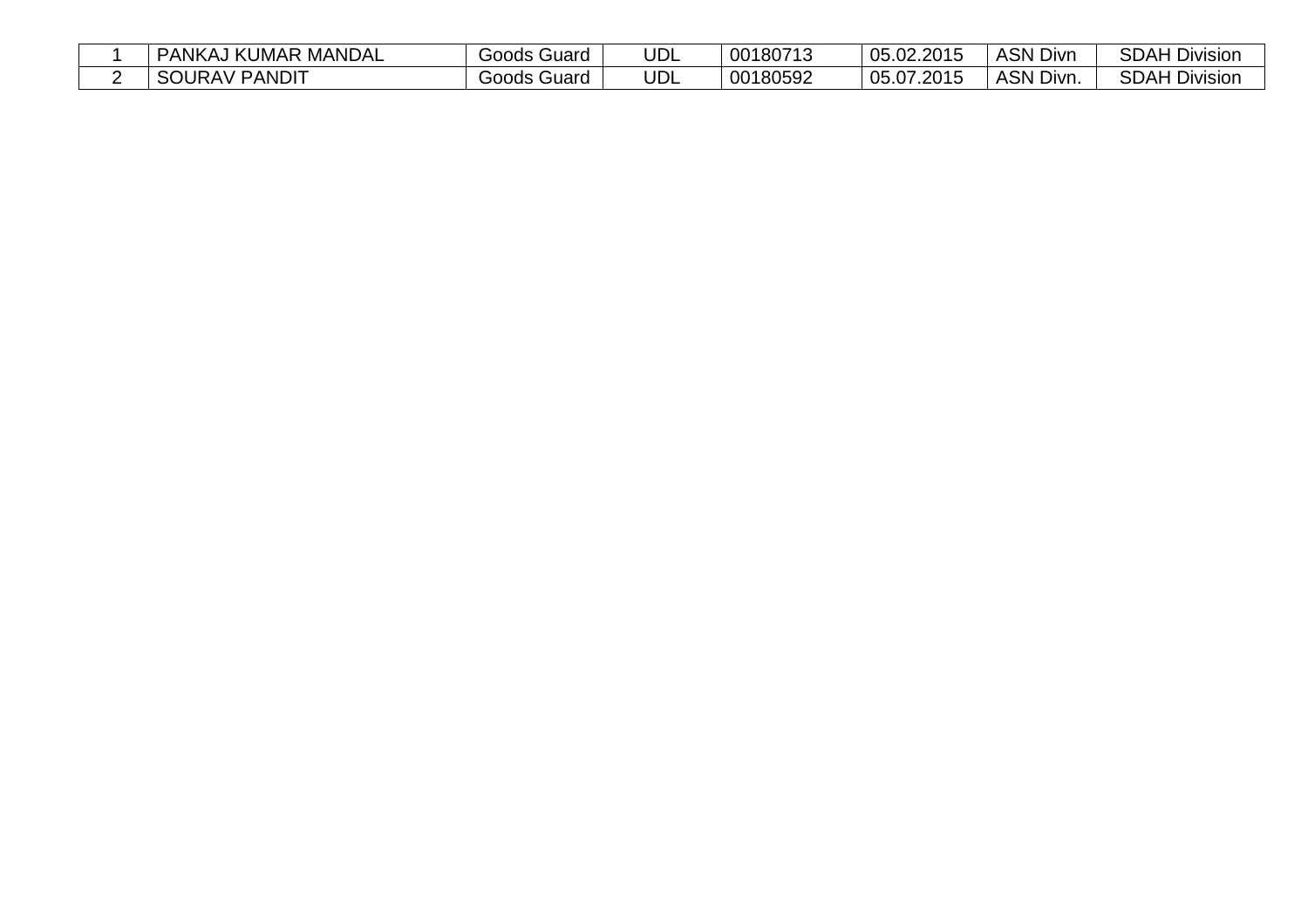## **PRIORITY LIST AS PER PRESCRIBED FORMAT**

Sub: Inter-divisional

| SI. No. | Name                       | Design      | Stn.       | P.F. No. | Date of     |                  | <b>Transfer Sought</b> |
|---------|----------------------------|-------------|------------|----------|-------------|------------------|------------------------|
|         |                            |             |            |          | application | From             | To                     |
|         | <b>GURU NANDAN KUMAR</b>   | Goods Guard | <b>UDL</b> | 02025267 | 06.04.2013  | <b>ASN Divn.</b> | <b>MLDT Division</b>   |
| 2       | <b>SAKET KUMAR</b>         | Goods Guard | <b>UDL</b> | 00180646 | 05.02.2015  | <b>ASN Divn.</b> | <b>MLDT/Division</b>   |
| 3       | <b>SOUMENDU CHATTERJEE</b> | Goods Guard | <b>UDL</b> | 00180660 | 25.02.2015  | <b>ASN Divn.</b> | <b>SDAH Division</b>   |
| 4       | <b>PALASH MONDAL</b>       | Goods Guard | <b>UDL</b> | 00180830 | 25.02.2015  | <b>ASN Divn.</b> | <b>SDAH Division</b>   |
| 5       | <b>SAIKAT BAGCHI</b>       | Goods Guard | <b>UDL</b> | 00180671 | 25.02.2015  | ASN Divn.        | <b>SDAH Division</b>   |
| 6       | <b>PRONOY ROY</b>          | Goods Guard | <b>UDL</b> | 00180725 | 26.02.2015  | <b>ASN Divn.</b> | <b>SDAH Division</b>   |
|         | <b>SOURISH MUKHERJEE</b>   | Goods Guard | <b>UDL</b> | 00180610 | 12.05.2015  | ASN Divn.        | <b>SDAH Division</b>   |
| 8       | <b>SAHEB KUMAR BARMON</b>  | Goods Guard | <b>UDL</b> | 00180841 | 27.05.2015  | <b>ASN Divn.</b> | <b>SDAH Division</b>   |
| 9       | <b>DIPANJAN DEY</b>        | Goods Guard | <b>UDL</b> | 00180520 | 27.05.2015  | <b>ASN Divn.</b> | <b>SDAH Division</b>   |
| 10      | <b>SANJAY CHAKRABORTY</b>  | Goods Guard | <b>UDL</b> | 00180828 | 27.05.2015  | ASN Divn.        | <b>SDAH Division</b>   |
| 11      | <b>PROSENJIT DHAR</b>      | Goods Guard | <b>UDL</b> | 00180804 | 27.05.2015  | ASN Divn.        | <b>SDAH Division</b>   |
| 12      | <b>MANOJ KUMAR VERMA</b>   | Goods Guard | <b>UDL</b> | 00180622 | 22.02.2016  | ASN Divn.        | <b>SDAH Division</b>   |
| 13      | <b>FANTUS MANDAL</b>       | Goods Guard | <b>UDL</b> | 00180798 | 22.02.2016  | <b>ASN Divn.</b> | <b>SDAH Division</b>   |
| 14      | <b>SANTOSH KUMAR ROUTH</b> | Goods Guard | <b>UDL</b> | 00180701 | 22.02.2016  | <b>ASN Divn.</b> | <b>SDAH Division</b>   |

## **PRIORITY ON SPOUSE GROUND AS PER PRESCRIBED FORMAT**

Sub: Inter-Railway

| SI. No. | Name                 | Design      | Stn. | '.F. No.<br>D E. | Date of     |           | <b>Transfer Sought</b> |
|---------|----------------------|-------------|------|------------------|-------------|-----------|------------------------|
|         |                      |             |      |                  | application |           |                        |
|         | <b>VIKASH KISHAN</b> | Goods Guard | JDL  | 00180749         | 19.03.2015  | ASN Divn. | DNR/ EC RIV            |
|         |                      |             |      |                  |             |           |                        |

#### **PRIORITY LIST AS PER PRESCRIBED FORMAT**

#### Sub: Inter-Railway

| SI. No.          | Name                          | Design                | Stn.       | P.F. No. | Date of     |                  | Transfer Sought   |
|------------------|-------------------------------|-----------------------|------------|----------|-------------|------------------|-------------------|
|                  |                               |                       |            |          | application | From             | 1o                |
|                  | SIDHESWAR MUNDA               | <b>Sr.Goods Guard</b> | <b>UDL</b> |          | 26.04.2012  | <b>ASN Divn.</b> | KUR /E.Co.Rly     |
| 2.               | <b>ASHOK KUMAR MEENA</b>      | Goods Guard           | <b>UDL</b> | 00071020 | 26.03.13    | ASN Divn.        | <b>KOTA / NWR</b> |
| 3.               | <b>SATISH CHAND MEENA</b>     | Goods Guard           | <b>ASN</b> | 00071018 | 26.03.2013  | ASN Divn.        | <b>KOTA/NWR</b>   |
| -4.              | <b>BIRBAL PRASAD (SC)</b>     | Goods Guard           | <b>ASN</b> | 12144526 | 29.05.2013  | <b>ASN Divn.</b> | MGS / EC RIV      |
| 5.               | <b>NIRAJ PASWAN</b>           | Goods Guard           | <b>UDL</b> | 00129707 | 24.09.2013  | ASN Divn.        | MGS / EC RIV      |
| 6.               | <b>MONU BABU</b>              | Goods Guard           | <b>UDL</b> | IG100227 | 02.01.2014  | ASN Divn.        | DNR / EC RIV      |
| $\overline{7}$ . | <b>RAVENDRA SINGH</b>         | Goods Guard           | <b>ASN</b> | 00131120 | 10.02.2014  | ASN Divn.        | DLI/N Rly         |
| 8.               | <b>SHASHIKANT KUMAR SINHA</b> | Goods Guard           | <b>ASN</b> | 00034277 | 19.03.2014  | ASN Divn.        | DNR / EC RIV      |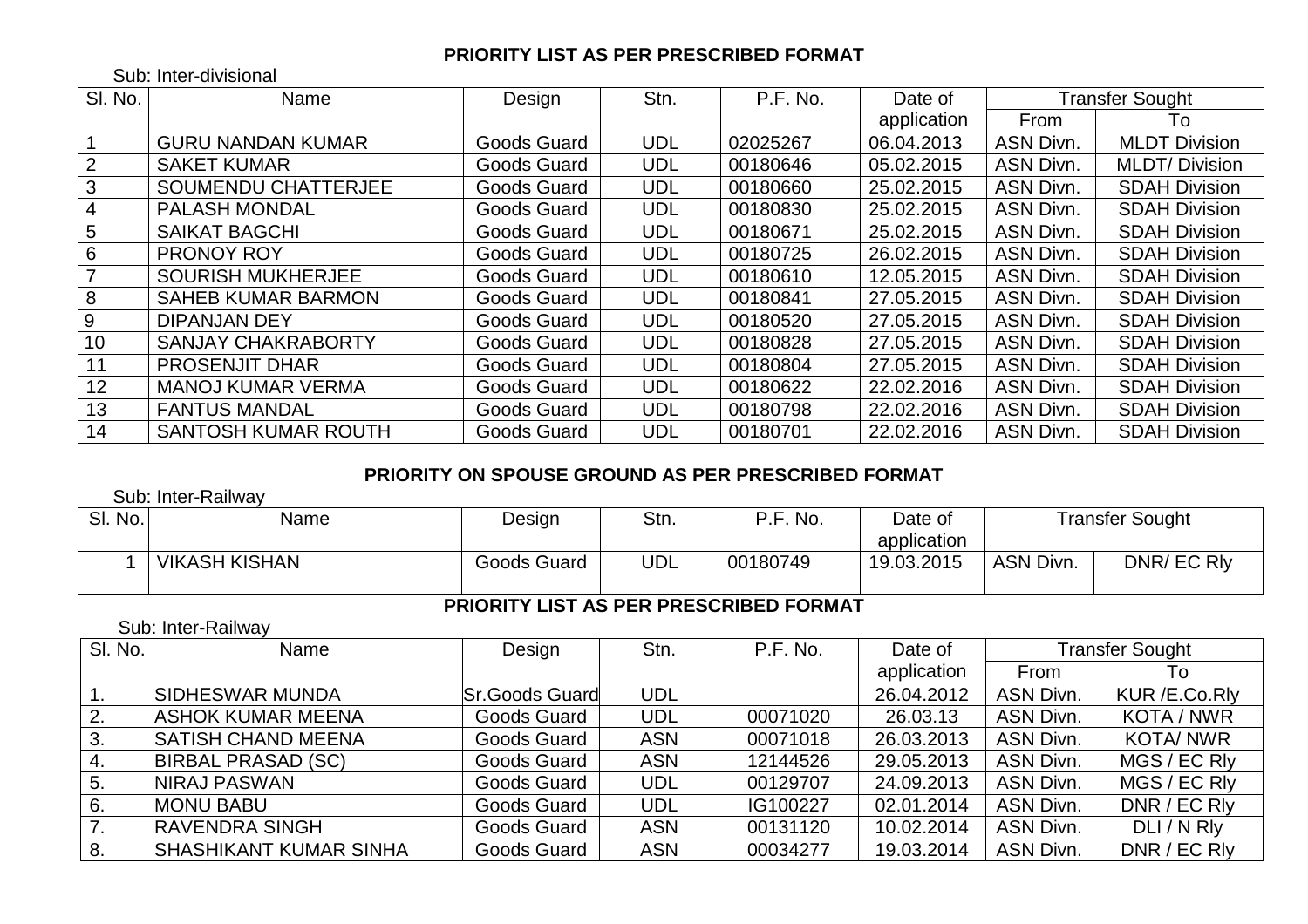| 9.  | <b>SATYENDRA KUMAR</b>    | Goods Guard      | UDL        | 00129562 | 10.04.2014 | ASN Divn.       | DNR / EC RIV     |
|-----|---------------------------|------------------|------------|----------|------------|-----------------|------------------|
| 10. | <b>SUNDAR PRASAD</b>      | Goods Guard      | <b>UDL</b> | 00129847 | 16.04.2014 | ASN Divn.       | DNR / EC RIV     |
| 11. | <b>ARVIND KUMAR SINGH</b> | Goods Guard      | UDL        | 00128820 | 17.04.2014 | ASN Divn.       | DNR / EC RIV     |
| 12. | AMIT KUMAR                | Goods Guard      | UDL        | 00155263 | 01.05.2014 | ASN Divn.       | MGS / EC RIV     |
| 13. | <b>AMARJIT KUMAR</b>      | Goods Guard      | <b>UDL</b> | 00131301 | 01.05.2014 | ASN Divn.       | MGS / EC RIV     |
| 14. | ARVIND KUMAR PATHAK       | Goods Guard      | UDL        | 00132378 | 03.02.2015 | ASN Divn.       | Varanasi /N.E. R |
|     | Sub: Inter-Railway        |                  |            |          |            |                 |                  |
|     | <b>RAJ KUMAR RAJBHAR</b>  | SR.GDS GD        | <b>ASN</b> | 00034629 | 14.01.2016 | <b>ASN DIVN</b> | <b>DHN/ECR</b>   |
| 2.  | <b>SURESH TOPPO</b>       | <b>SR.GDS GD</b> | UDL        | 00046541 | 23.06.2016 | <b>ASN DIVN</b> | <b>RNC/SER</b>   |

#### Sub: Inter-Division (MUTUAL)

| SI. No. | Name                      | Design      | Stn. | P.F. No. | Date of     |                 | Transfer Sought    |
|---------|---------------------------|-------------|------|----------|-------------|-----------------|--------------------|
|         |                           |             |      |          | application |                 |                    |
|         | <b>INDROJIT SAHA (SC)</b> | Goods Guard | ASN  | 00131477 | 27.07.2015  | <b>ASN Divn</b> | SDAH/ E RIV        |
|         | SATYA RANJAN MANDAL (SC)  | Goods Guard | ASN  | 00131593 | 27.07.2015  | ASN Divn.       | <b>SDAH/ E RIV</b> |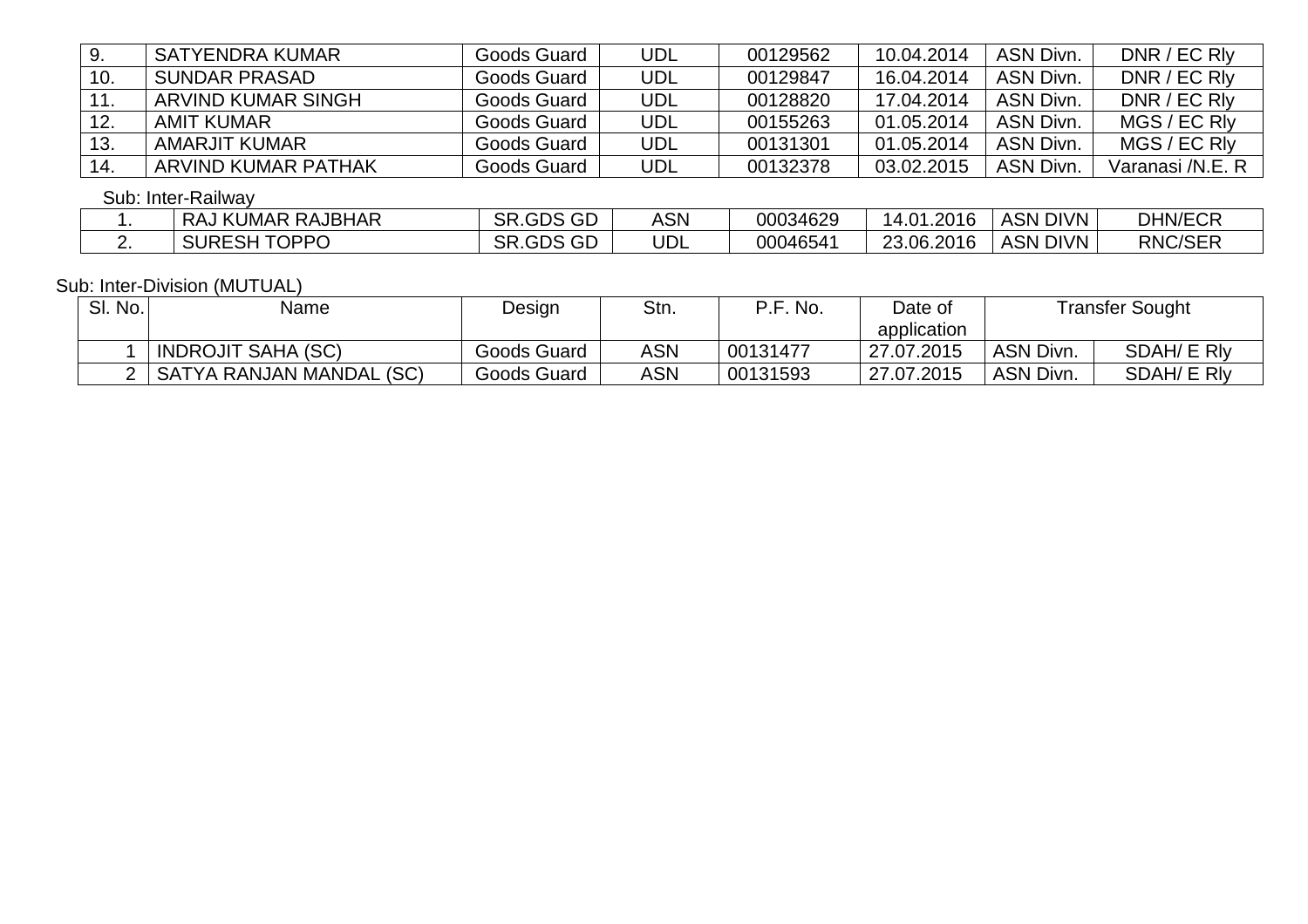## Sub: Inter-Railway (MUTUAL)

| SI. No. | Name                | Design      | Stn. | No.<br>D E. | Date of     |                 | Transfer Sought     |
|---------|---------------------|-------------|------|-------------|-------------|-----------------|---------------------|
|         |                     |             |      |             | application |                 |                     |
|         | ARVIND KUMAR PATHAK | Goods Guard | UDL  | 00132378    | 31.08.2015  | <b>ASN Divn</b> | VARANASI / NER      |
|         | RAVINDRA KUMAR      | Goods Guard | UDL  | 00180865    | 03.03.2016  | <b>ASN DIVN</b> | <b>ALD DIVN/NCR</b> |

## Sub:- Intra Divisional Own Request

| <b>SI. No.</b> | Name           | Design                | Stn.       | P.F. No. | Date of       | <b>Transfer Sought to</b> |
|----------------|----------------|-----------------------|------------|----------|---------------|---------------------------|
|                |                |                       |            |          | forwarding of |                           |
|                |                |                       |            |          | application   |                           |
|                | D.C.Jha        | Sr.Goods Guard        | <b>ASN</b> |          | 20.11.15      | <b>MDP</b>                |
|                | Saijan Ram     | Sr.Goods Guard        | <b>ASN</b> |          | 27.1.16       | <b>MDP</b>                |
|                | Manoranjan Rao | <b>Sr.Goods Guard</b> | <b>STN</b> |          | 1.2.16        | <b>BRR</b>                |